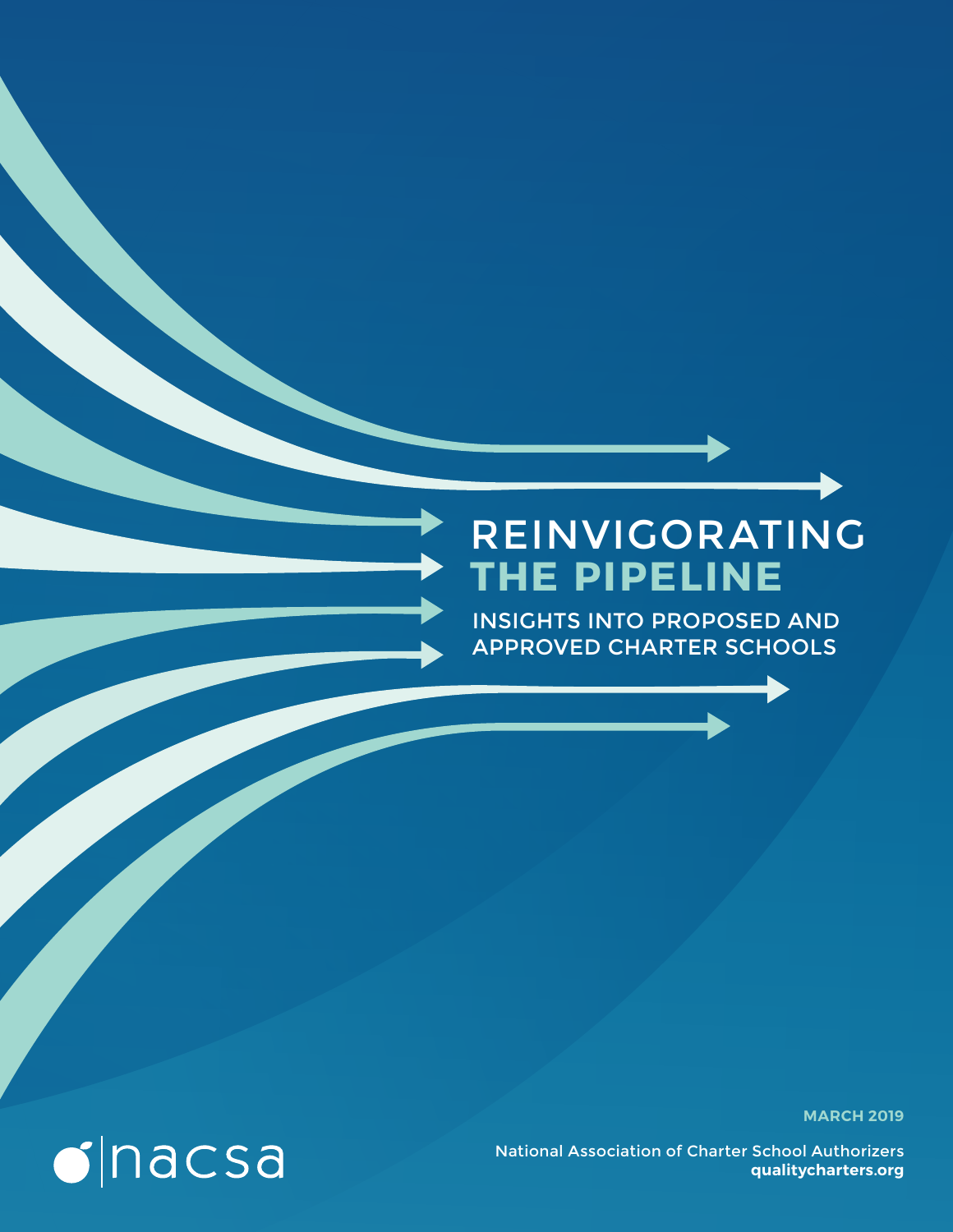### IN THIS REPORT

A Call to Action **2**

Key Findings and Interpretation **4**

School Models 4

Operators 10

External Support 14

Implications for Authorizing **16**

What's Next **19**

Overview of Methods and Sample **21**

Glossary of Terms **23**

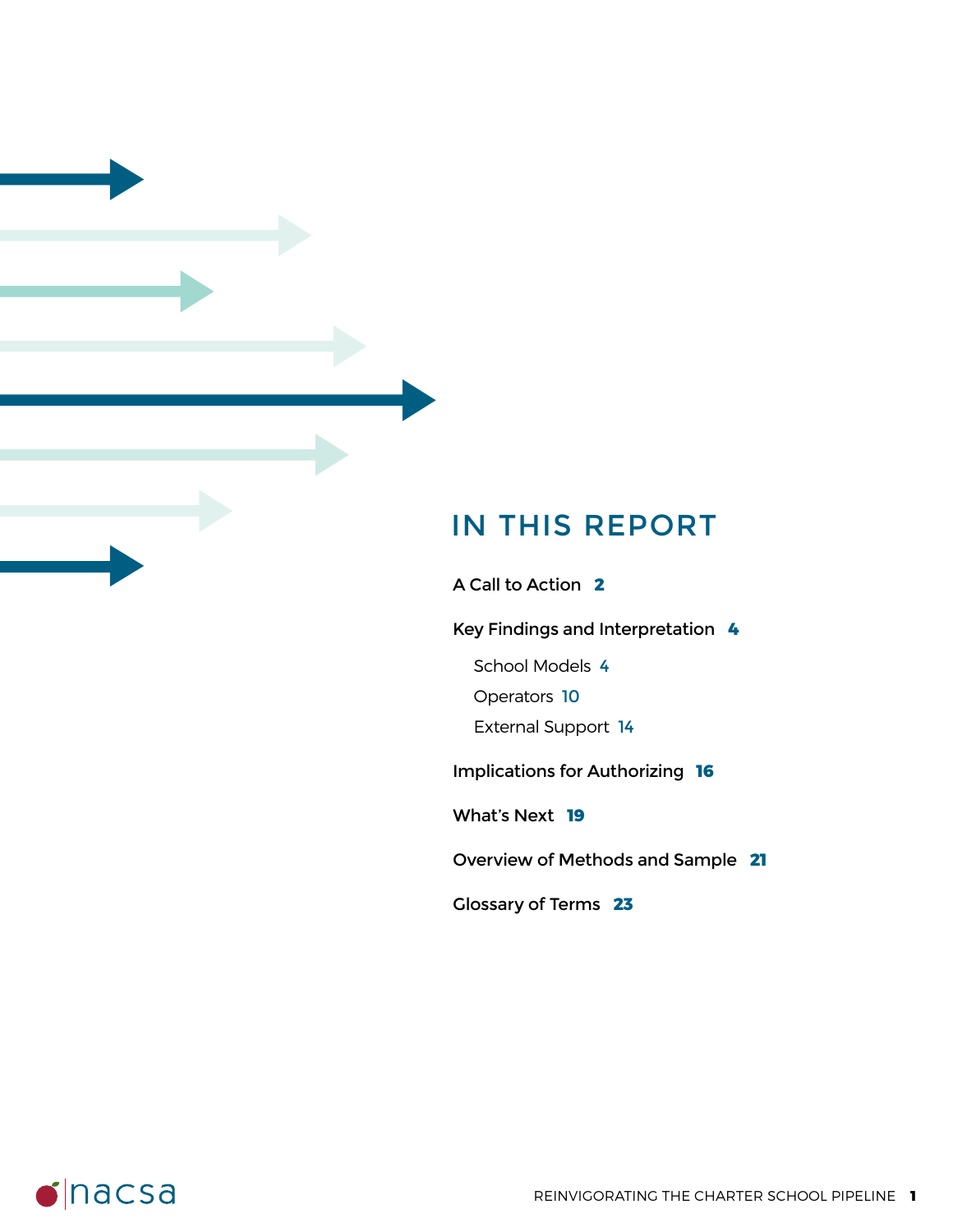# A CALL TO ACTION

#### FROM GREG RICHMOND, NACSA PRESIDENT & CEO

Judging by performance and scale, charter schools have been the most successful and sustained education improvement strategy of the past quarter century. These public schools deliver better outcomes for families, especially low-income and students of color, and they have steadily grown to serve nearly three million students nationwide.

However, in the last few years, the pace of growth has slowed. School performance remains mixed, despite more closures of the lowest-performing schools.

As we reflect on charter school quality and growth, theories vary widely about causes for these trends. Some say charter networks have become too prevalent and the sector is becoming homogenous, losing its innovative edge. Many believe philanthropy has an outsized role. Others assert that authorizers have become too risk averse. But these beliefs are generally driven by anecdotes, not data. While billions of dollars have been invested in the startup and growth of charter schools, up until now, we knew very little about who and what was being proposed—about the charter school pipeline.

That's why two years ago, NACSA launched a first-of-its-kind research project to analyze this national charter school pipeline. We collected and analyzed nearly 3,000 charter school applications to authorizers in 20 states that oversee nearly two-thirds of all charter schools nationally.

We learned some commonly-held beliefs aren't supported by the data. For one, the charter school pipeline is more diverse—by operator type, by educational model, and from state to state—than most people realize. This diversity of educational approaches may be the biggest surprise, but I encourage you to read on, as there were more surprises related to how much support proposals receive, which models are proposed most frequently, and more.

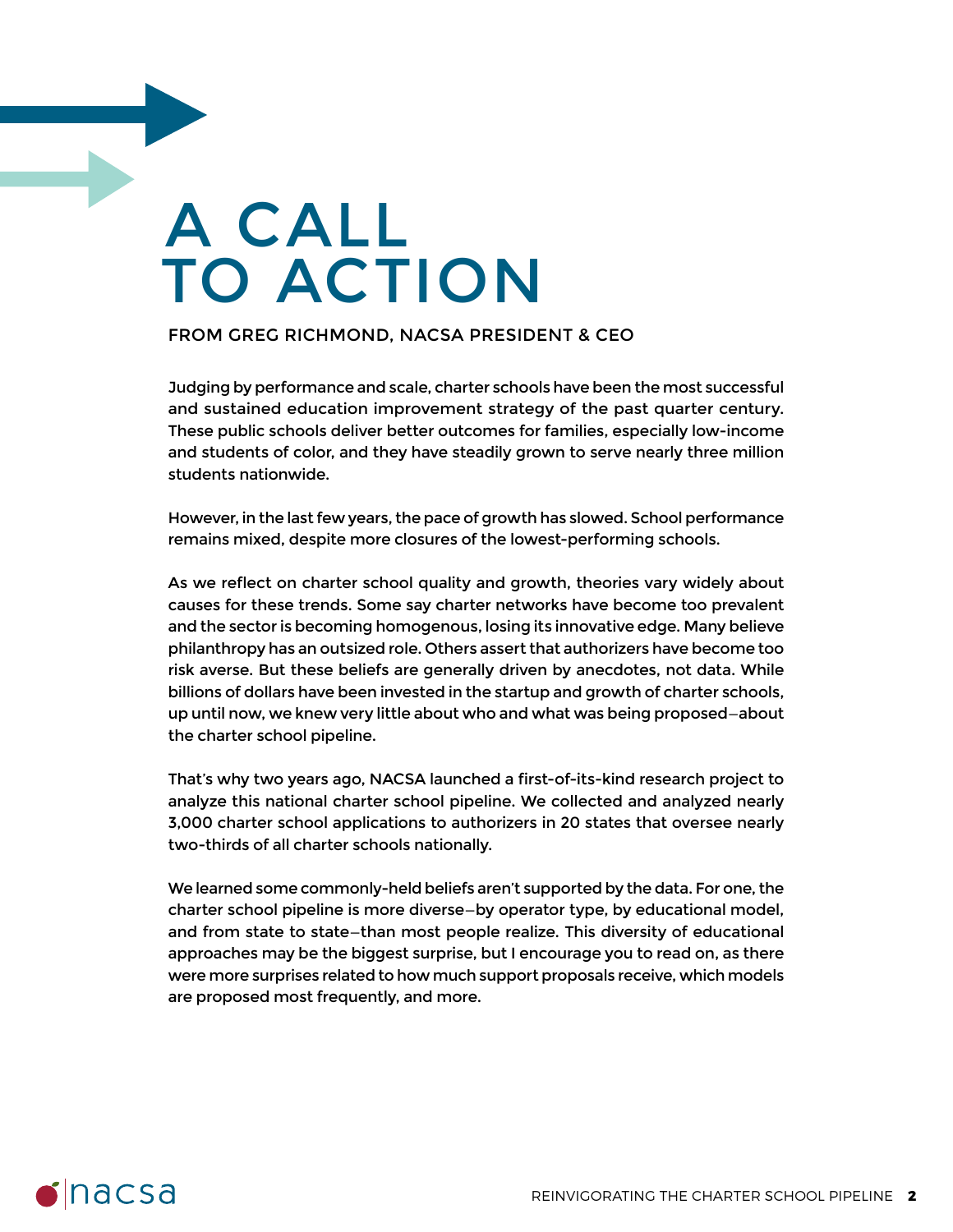# 66 Equipped with facts, not anecdotes, we can do better.

**Ultimately, we get the schools that authorizers approve.** The data reveals the significant impact authorizers have on shaping educational opportunities, as the schools getting approved do not reflect the full variety being proposed. This is good news if authorizers screen out bad proposals, but a significant problem if authorizers miss opportunities to approve excellent ones.

Equipped with facts, not anecdotes, we can do better. This is our opportunity. Whether you authorize, support, fund, advocate for, or want to start a charter school, we all can learn from these findings. We can challenge ourselves to take new actions that lead to more great schools for children.

NACSA will share more findings in the months ahead. We also have much more to learn. After all, millions of U.S. children still don't have the opportunity to attend a great school. Let's get to work.

Sincerely,<br>Lieg Richwon

Greg Richmond President and CEO National Association of Charter School Authorizers

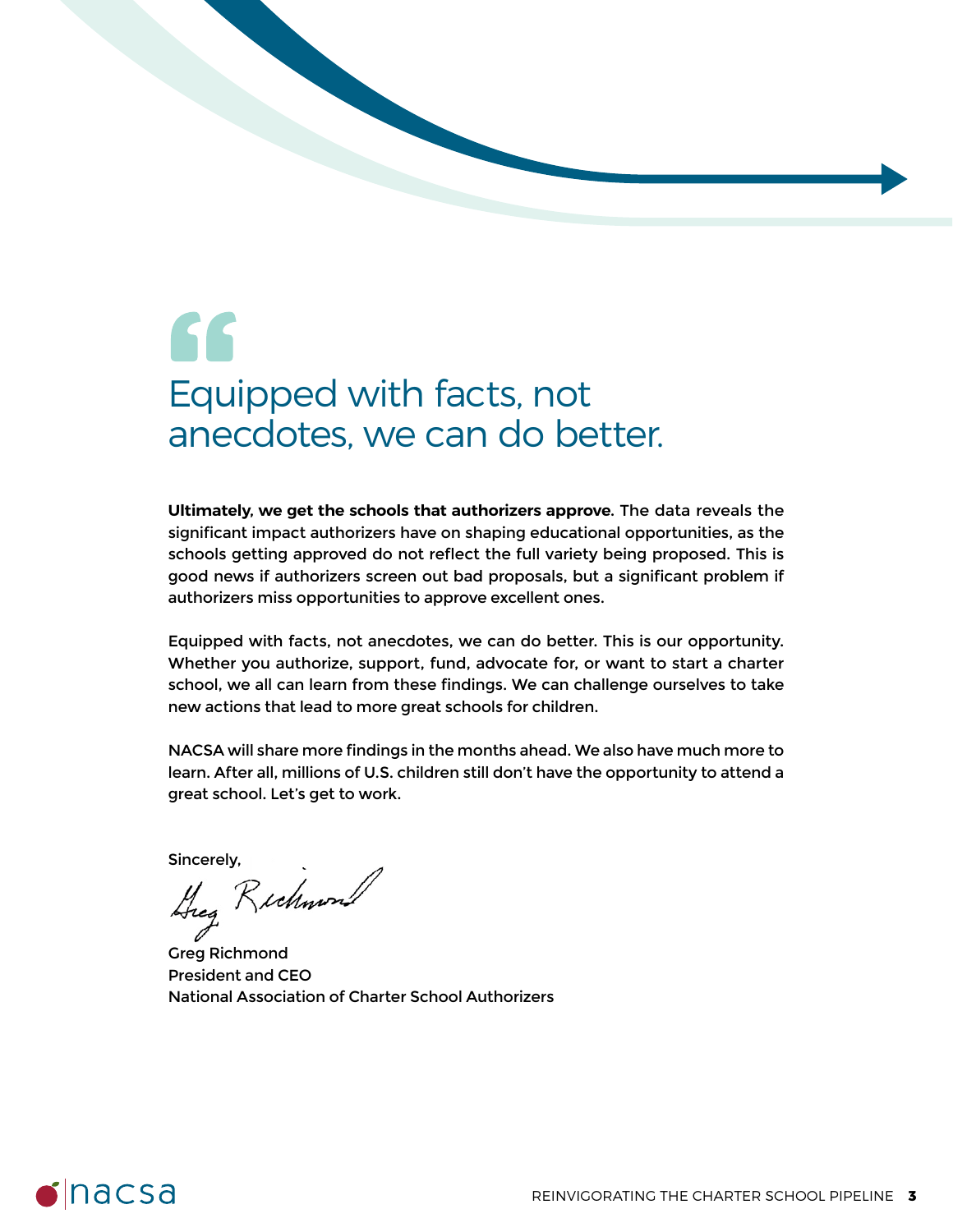# KEY FINDINGS AND INTERPRETATION



#### **SCHOOL MODELS**

#### CHARTER SCHOOLS OFFER DIVERSE EDUCATIONAL MODELS, YET APPROVAL RATES FOR EACH MODEL VARY DRAMATICALLY

Data reveals the significant impact authorizers have in shaping the charter school landscape across the country. Over the last five years, a relatively wide range of school models and approaches were proposed and approved for students and communities. Descriptions of each model used for this analysis can be found here.

Authorizers were more likely to approve some proposals, like classical schools, and less likely to approve others, like arts and single-sex schools.

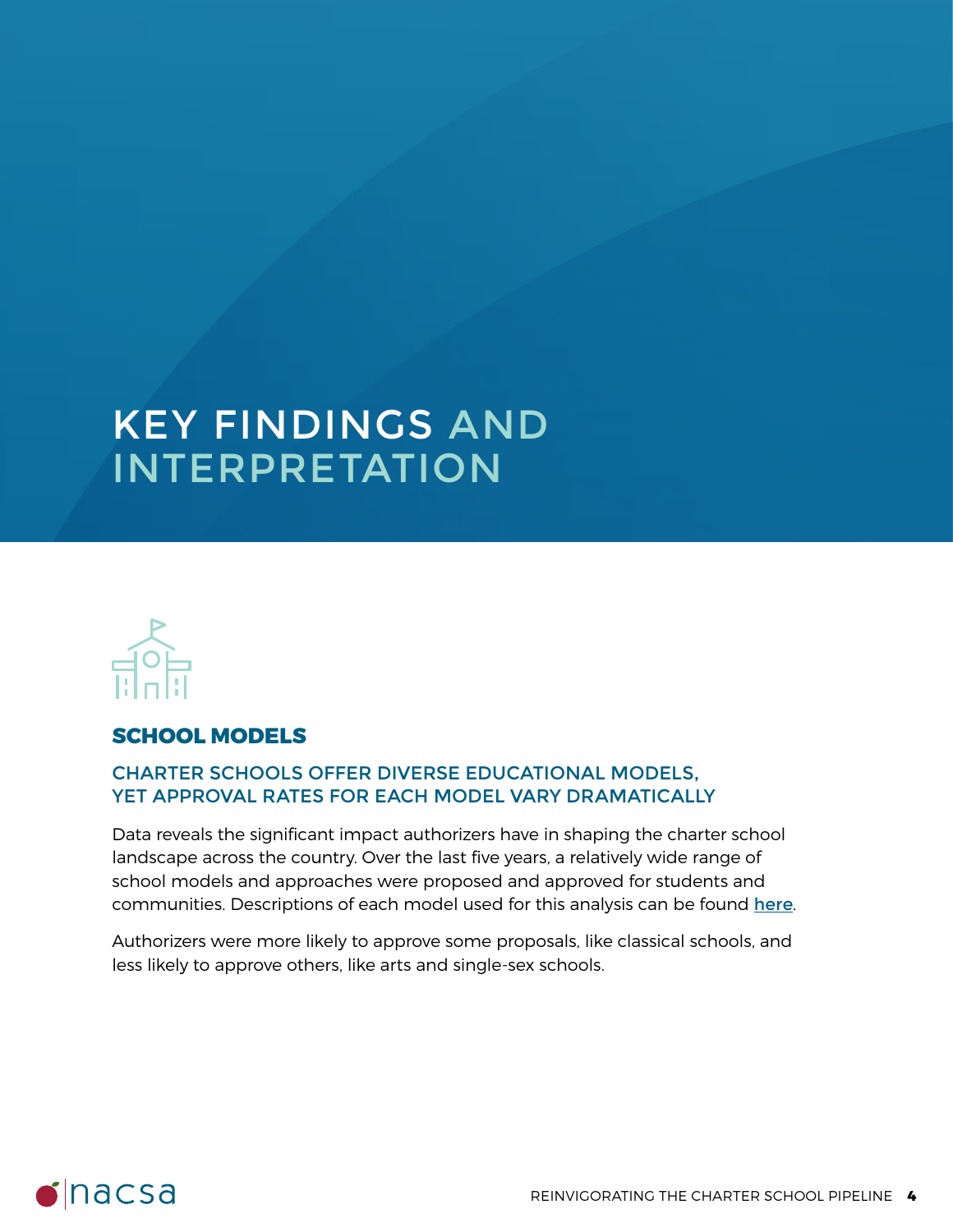#### **Charter School Proposals by School Model** (2013-14 to 2017-18)

| <b>School Model</b><br>(in order of Approval Rate) | <b>Percent of</b><br>Schools Proposed <sup>t</sup> | <b>Approval</b><br>Rate |
|----------------------------------------------------|----------------------------------------------------|-------------------------|
| Diverse by Design                                  | 1%                                                 | 64%                     |
| <b>Classical</b>                                   | 4%                                                 | 57%                     |
| <b>No Excuses</b>                                  | 10%                                                | 55%                     |
| Vocational                                         | 3%                                                 | 43%                     |
| Military                                           | 1%                                                 | 43%                     |
| <b>General</b>                                     | 29%                                                | 42%                     |
| <b>Special Education</b>                           | 2%                                                 | 42%                     |
| Inquiry-Based (e.g., Montessori, Waldorf)          | 14%                                                | 40%                     |
| <b>Early College</b>                               | 1%                                                 | 40%                     |
| Other                                              | 4%                                                 | 38%                     |
| <b>Policy</b>                                      | 1%                                                 | 38%                     |
| International/Foreign Language                     | 5%                                                 | 36%                     |
| <b>Alternative/Credit Recovery</b>                 | 11%                                                | 34%                     |
| Blended/Hybrid                                     | 16%                                                | 34%                     |
| Virtual                                            | 4%                                                 | 32%                     |
| <b>STEM</b>                                        | 12%                                                | 31%                     |
| Arts                                               | 7%                                                 | 26%                     |
| <b>Gifted</b>                                      | 1%                                                 | 25%                     |
| <b>Single Sex</b>                                  | 3%                                                 | 21%                     |

† Total does not equal 100 percent, as a proposal could be coded as more than one model.



#### **NACSA TAKEAWAY:**

This data displays the sheer variety of charter school models and approaches available to families, something often overlooked. But it also shows the dramatic range in approval rates from model to model: some models are approved twice as often as others. Although this analysis does not include data on proposal quality or parental demand, the differences in approval rates likely result from authorizers making quality decisions about the merits of each application. However, since there isn't an obvious reason why proposals for classical schools would be, on average, twice as good as proposals for arts or gifted schools, the finding suggests authorizers should review their capacity to evaluate a wider diversity of school models and approaches, especially those they evaluate infrequently or have never evaluated.

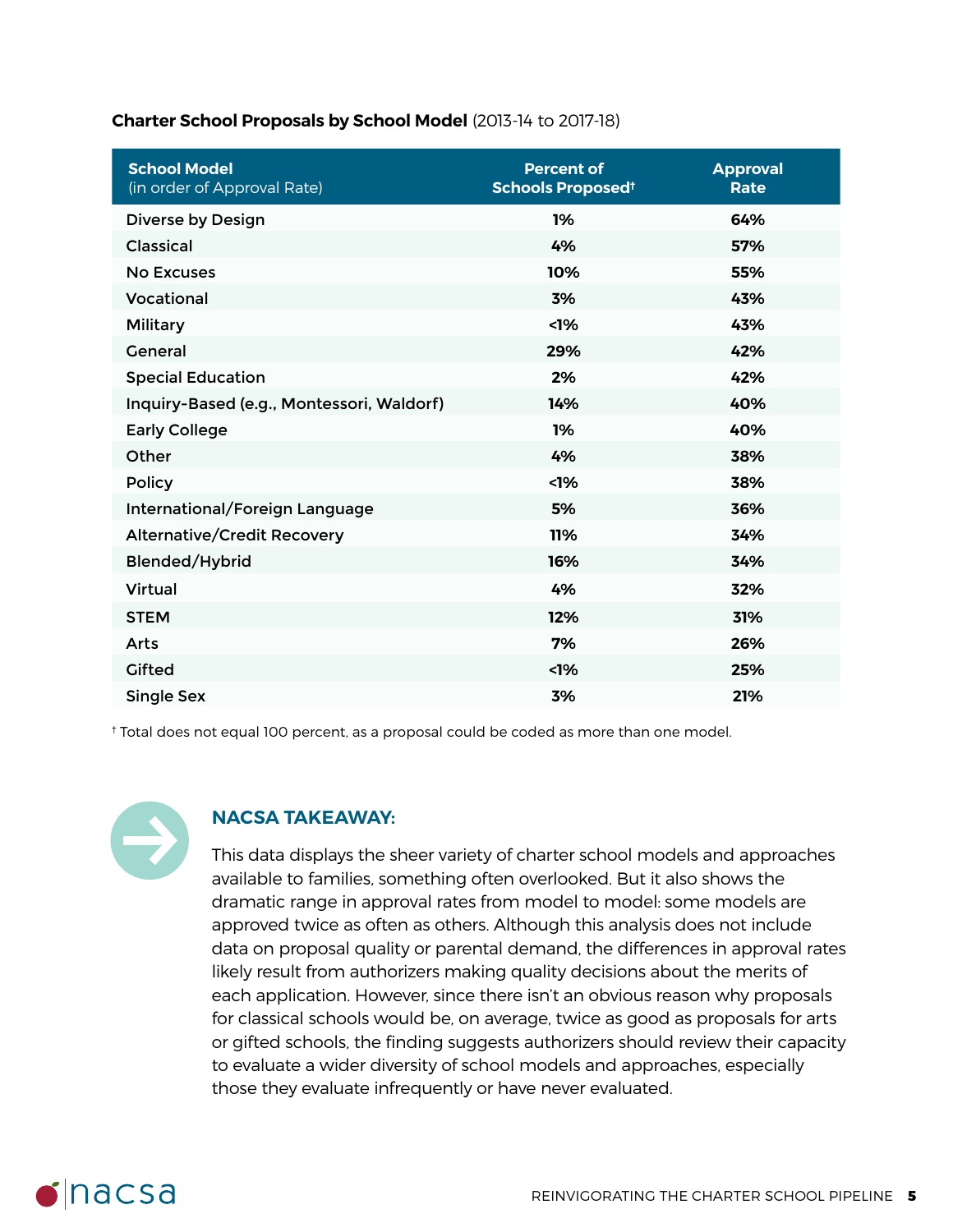#### EACH STATE'S PIPELINE IS UNIQUE: THE FREQUENCY OF PROPOSALS FOR EACH SCHOOL MODEL VARIES WIDELY FROM STATE TO STATE

There was significant variation in the frequency of proposals for each school model from state to state. While one in three proposals (33 percent) in Washington, D.C. was for a blended/hybrid model, no blended schools were proposed in Connecticut or Massachusetts during the same period. Likewise, proposals for Inquiry-Based models (e.g., Montessori or Waldorf) ranged from 34 percent in Arizona to just 3 percent in Illinois and Indiana.



#### **Proposals With Blended/Hybrid Model By State** (2013-14 to 2017-18)

\*Response rates in Ohio were lower than in other states. Please see the Overview of Methods for more information.



More research is needed on what conditions make some models more popular in certain states, while less so in others.

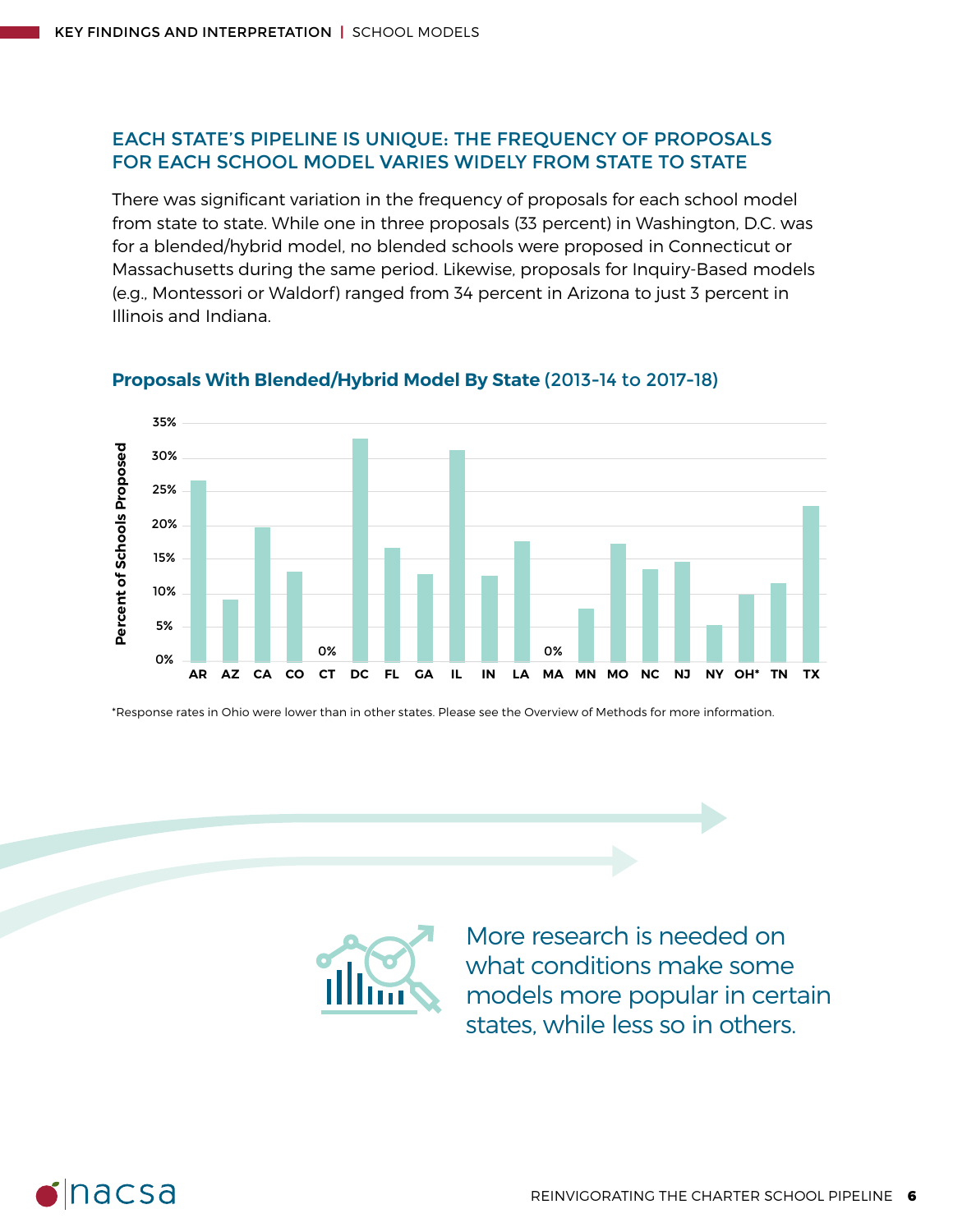

#### **Proposals With Inquiry-Based Models (e.g., Waldorf or Montessori) by State**  (2013-14 to 2017-18)

\*Response rates in Ohio were lower than in other states. Please see the Overview of Methods for more information.



#### **NACSA TAKEAWAY:**

The significant state-by-state variability in all of the proposed models calls into question the belief or suggestion that charter schools are relatively homogenous across the nation. More research is needed on what conditions make some models more popular in certain states, while less so in others. This finding also underscores the importance of local data to create strategies to open more good schools.

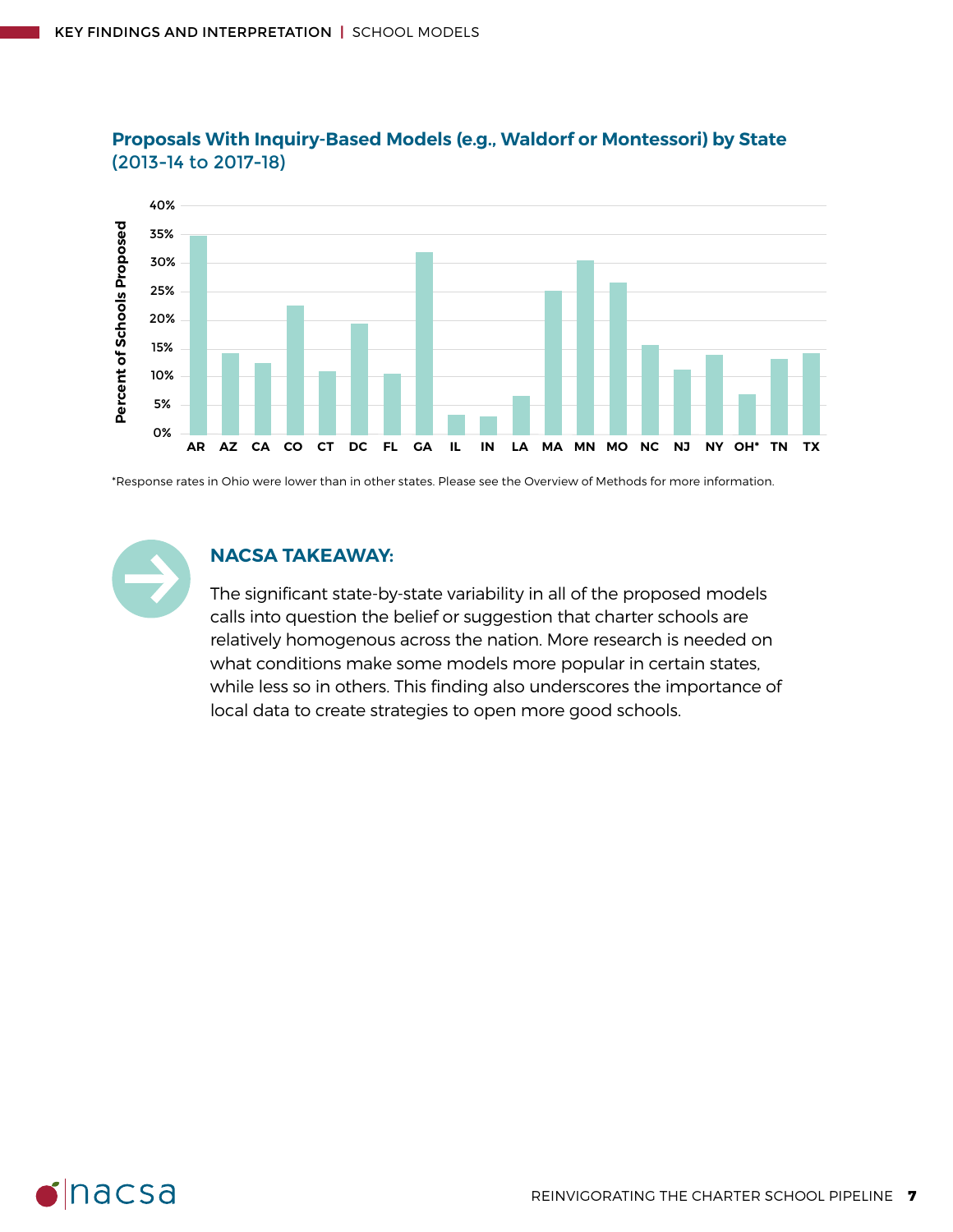#### PROPOSALS FOR "NO EXCUSES" SCHOOLS HAVE BECOME LESS PREVALENT

Despite their prominence in the national discourse, proposals to open "No Excuses" schools fell sharply in these 20 states. In 2017-18, they accounted for just 7 percent of all approved proposals, down from 22 percent in 2013-14. Authorizers were also less likely to approve the model in 2017-18 as they were five years earlier, as the approval rate fell by more than 40 percent.



#### **Proposals and Approvals with "No Excuses" Model**



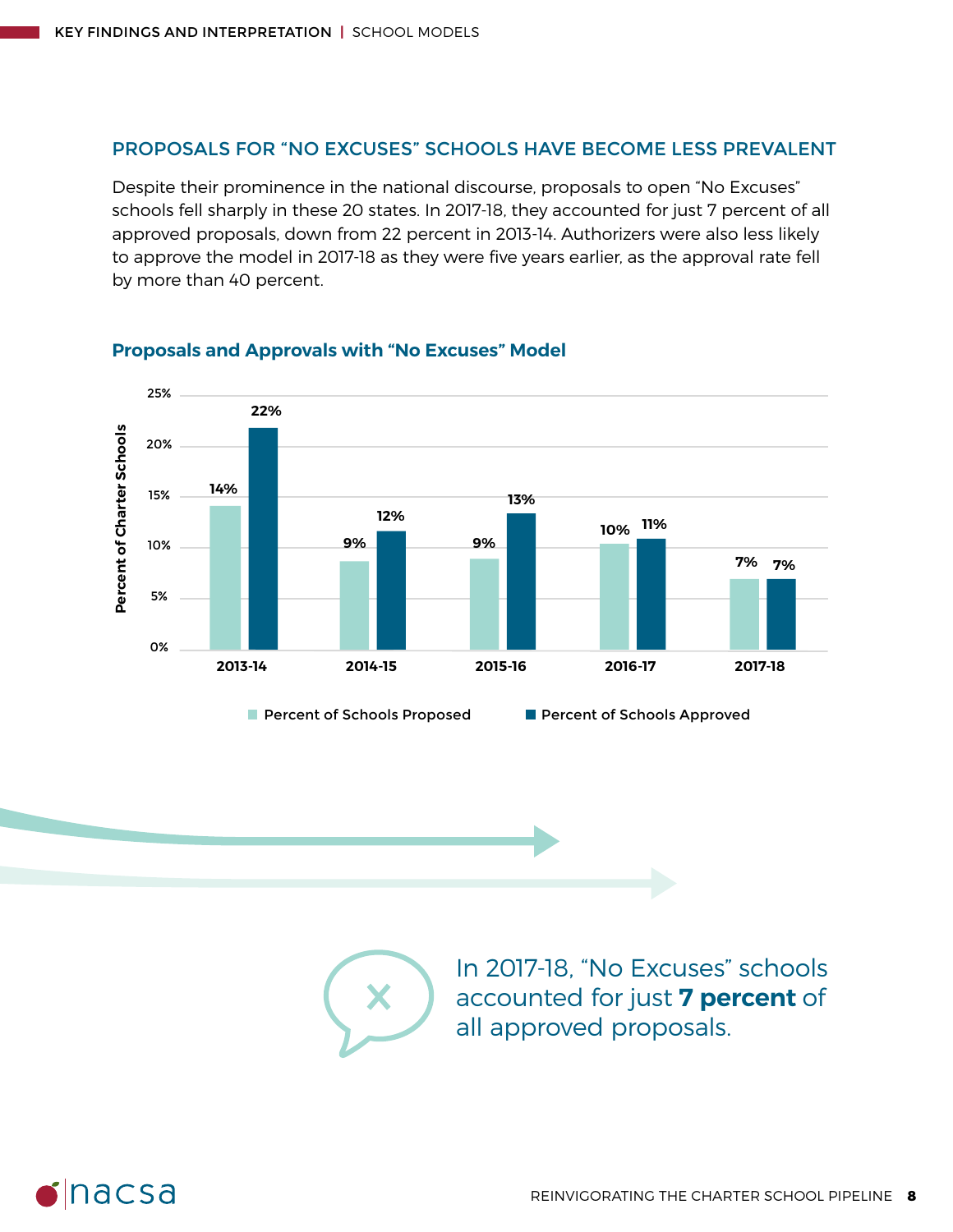

#### **Approval Rate of Proposals with "No Excuses" Model**

While there is no universal definition of a "No Excuses" school, for the purposes of this analysis, applications that described a culture of high expectations and a goal of 100 percent college attendance were designated as "No Excuses" schools. In addition, these applications proposed an extended day or school year, an increased focus on English Language Arts (ELA) and math instruction, highly structured rules and procedures, and a strict behavioral code including uniforms.



#### **NACSA TAKEAWAY:**

There are several ways to interpret the decline in proposals for "No Excuses" schools. It is possible that authorizers, operators, and other stakeholders want to broaden the types of schools available to families after satisfying demand for "No Excuses" models in their communities. Some existing "No Excuses" CMO networks have been profiled for changing their disciplinary approaches, which could be reflected in their applications for new schools. It may also be a response to decreased political will to open these types of schools.

Also, the study's relatively broad definition of a "No Excuses" school makes it likely that some schools included in this category would not label themselves as such. Even when casting a wide net, fewer proposed schools fall within this category.

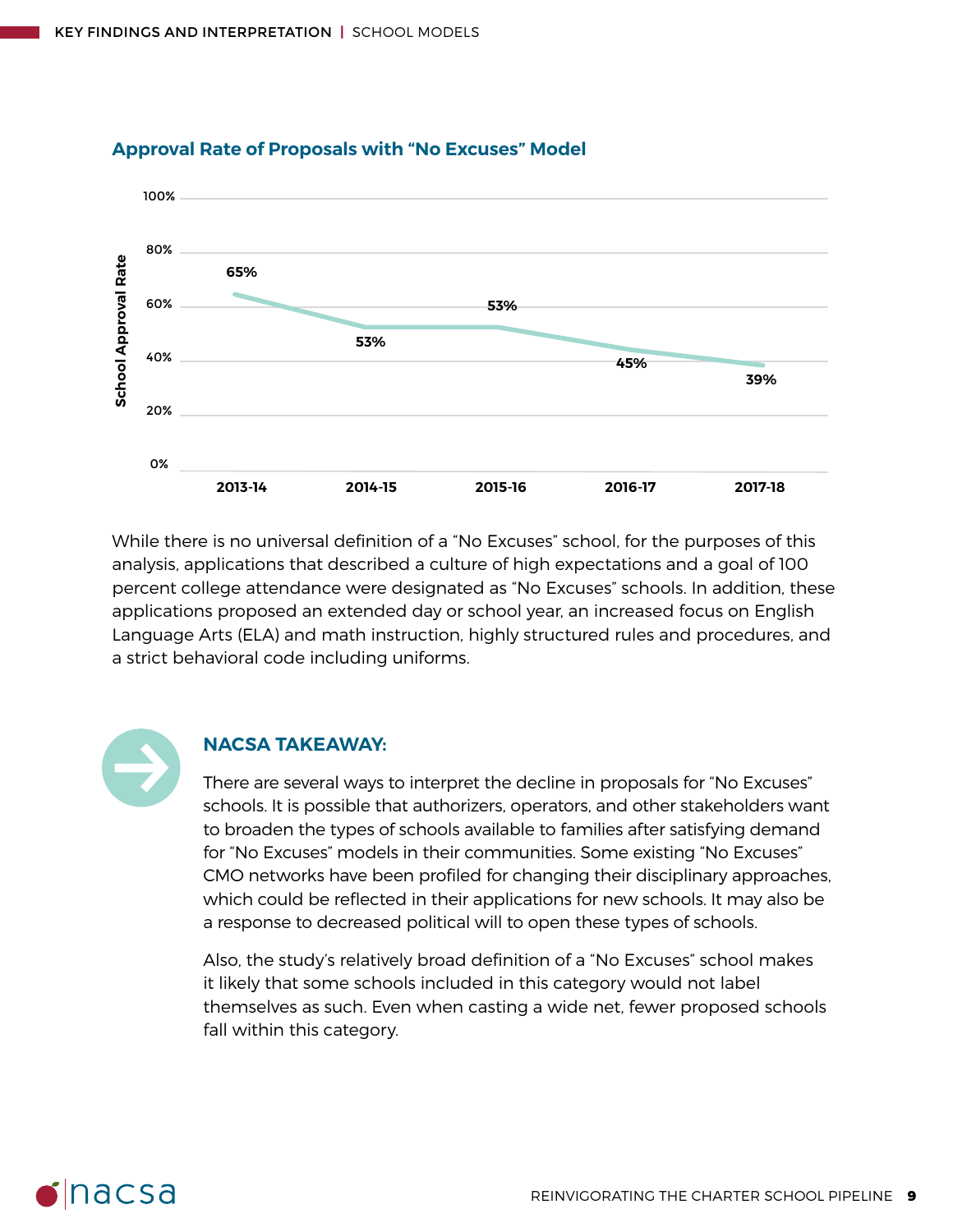

#### **OPERATORS**

#### THE PROPORTION OF APPLICATIONS FROM FREESTANDING OPERATORS IS AT A FIVE-YEAR HIGH

Over the last five years, the majority of charter school proposals were "freestanding" or unaffiliated with a charter school network—a nonprofit Charter Management Organization (CMO) or a for-profit Education Management Organization (EMO). The share of freestanding proposals has increased, reaching 55 percent in 2017-18. At the same time, the proportion of applications affiliated with a for-profit EMO decreased by half.



#### **New School Proposals by Operator Type**



#### **NACSA TAKEAWAY:**

Every great charter school and network started with the entrepreneurial spirit of a single freestanding school. Although applications are declining overall, it is encouraging that most proposals are still coming from freestanding applicants. Many educators and community organizations continue to see chartering as a way to better serve children in their communities. Most importantly, these applicants may be launching the next innovative, lifechanging opportunity for students.

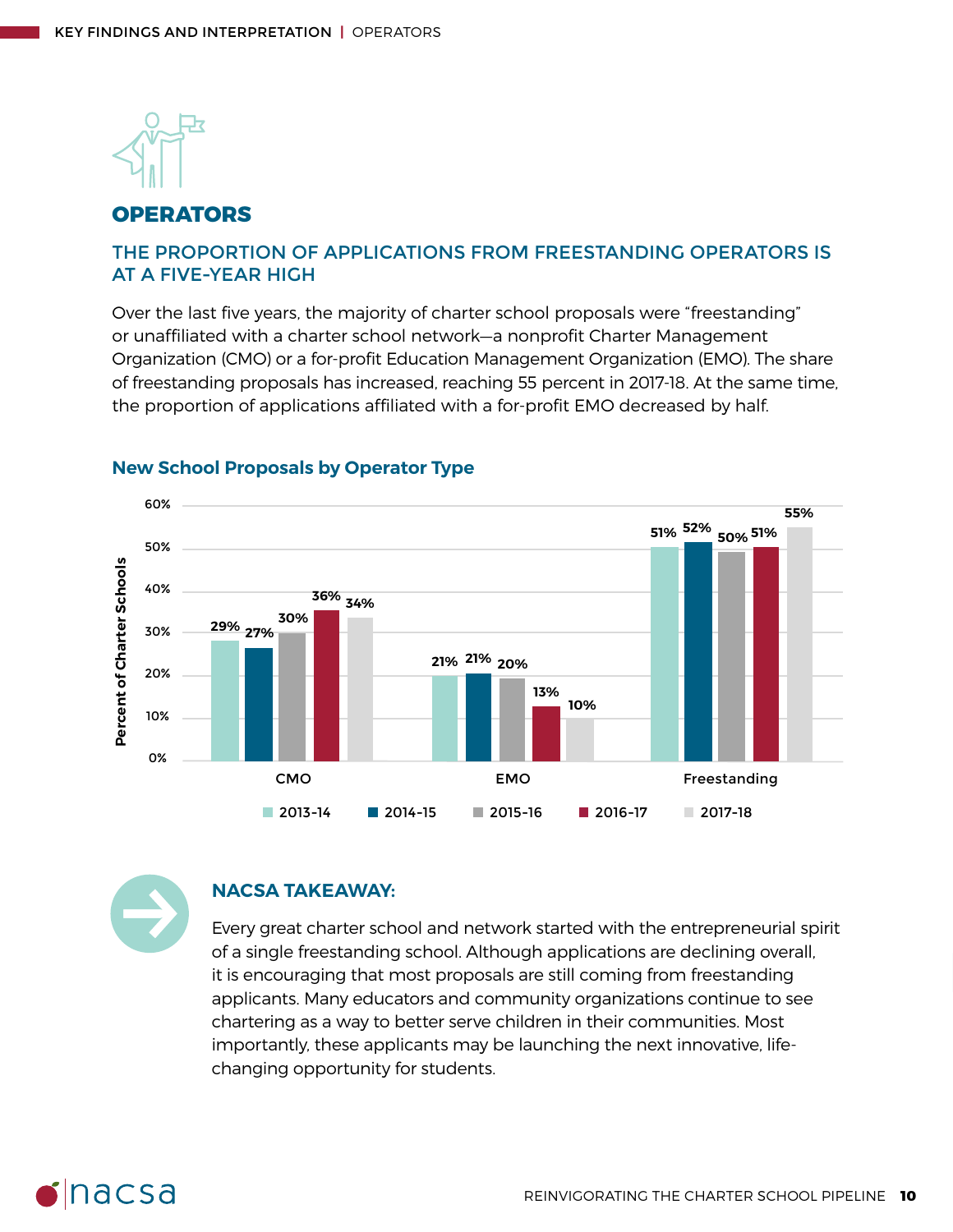#### AUTHORIZERS ARE MORE LIKELY TO APPROVE PROPOSALS FROM NETWORKS

Although most proposals were unaffiliated with a network, the majority of schools approved (61 percent) were affiliated with either a nonprofit CMO or for-profit EMO network. Proposals affiliated with a network of any kind were much more likely to be given the green light. In addition, approval rates held relatively steady across all types of operators during the five years studied.



#### **New Schools, Proposals and Approvals** (2013-14 to 2017-18)

Proposals affiliated with a network of any kind were much more likely to be given the green light.

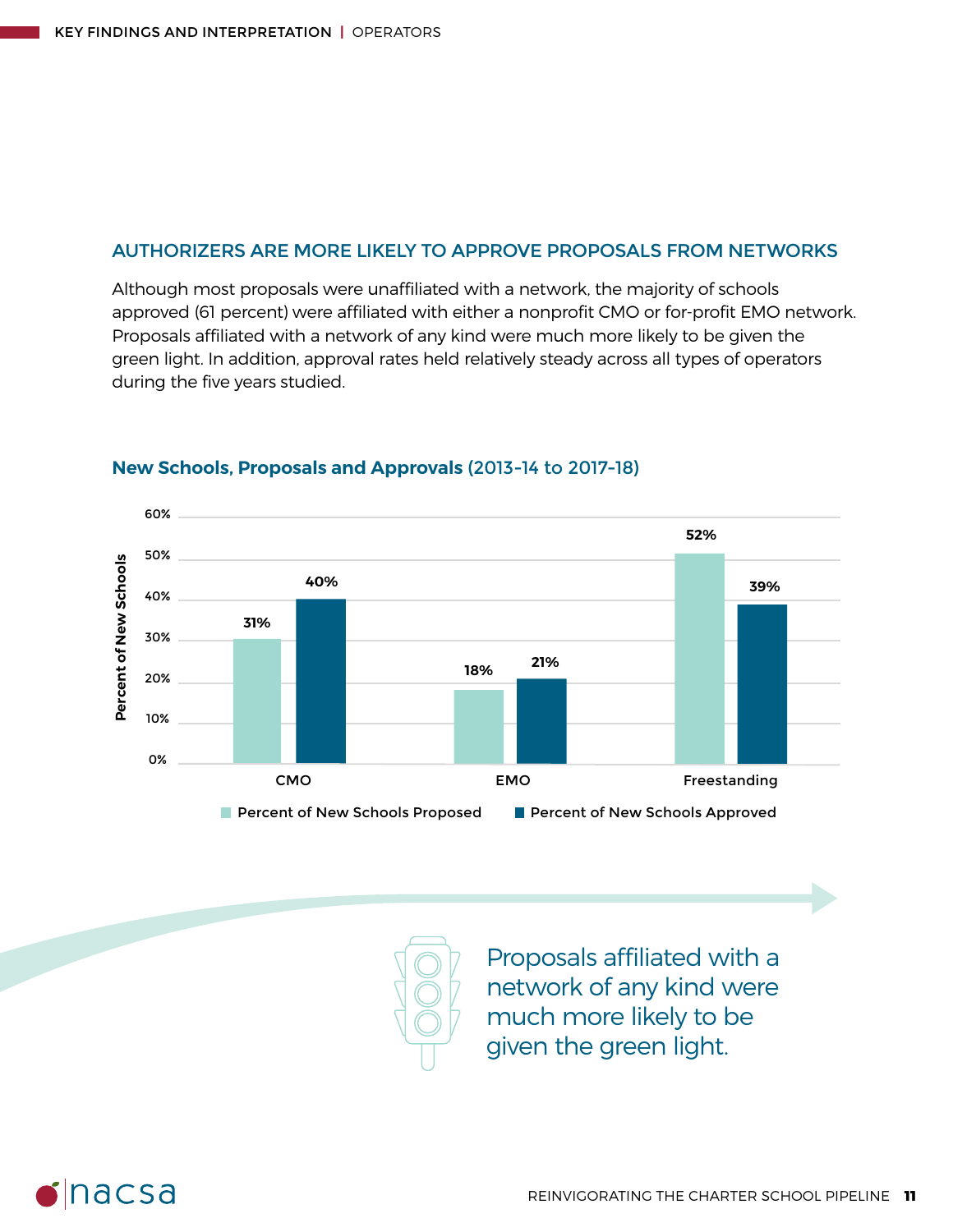

#### **Approval Rate by Operator Type**



#### **NACSA TAKEAWAY:**

More research is needed about the quality of each application before reaching firm conclusions about this data. The disparity between approval rates likely reflects quality decisions by authorizers about the strengths of each individual application. It is also likely that some authorizers view proposals from proven operators as a safer bet as they face limited resources and other factors that decrease local political will to open new charter schools. If true, this would support anecdotal claims that authorizers are becoming more hesitant to take risks on qualified applications from unproven applicants.

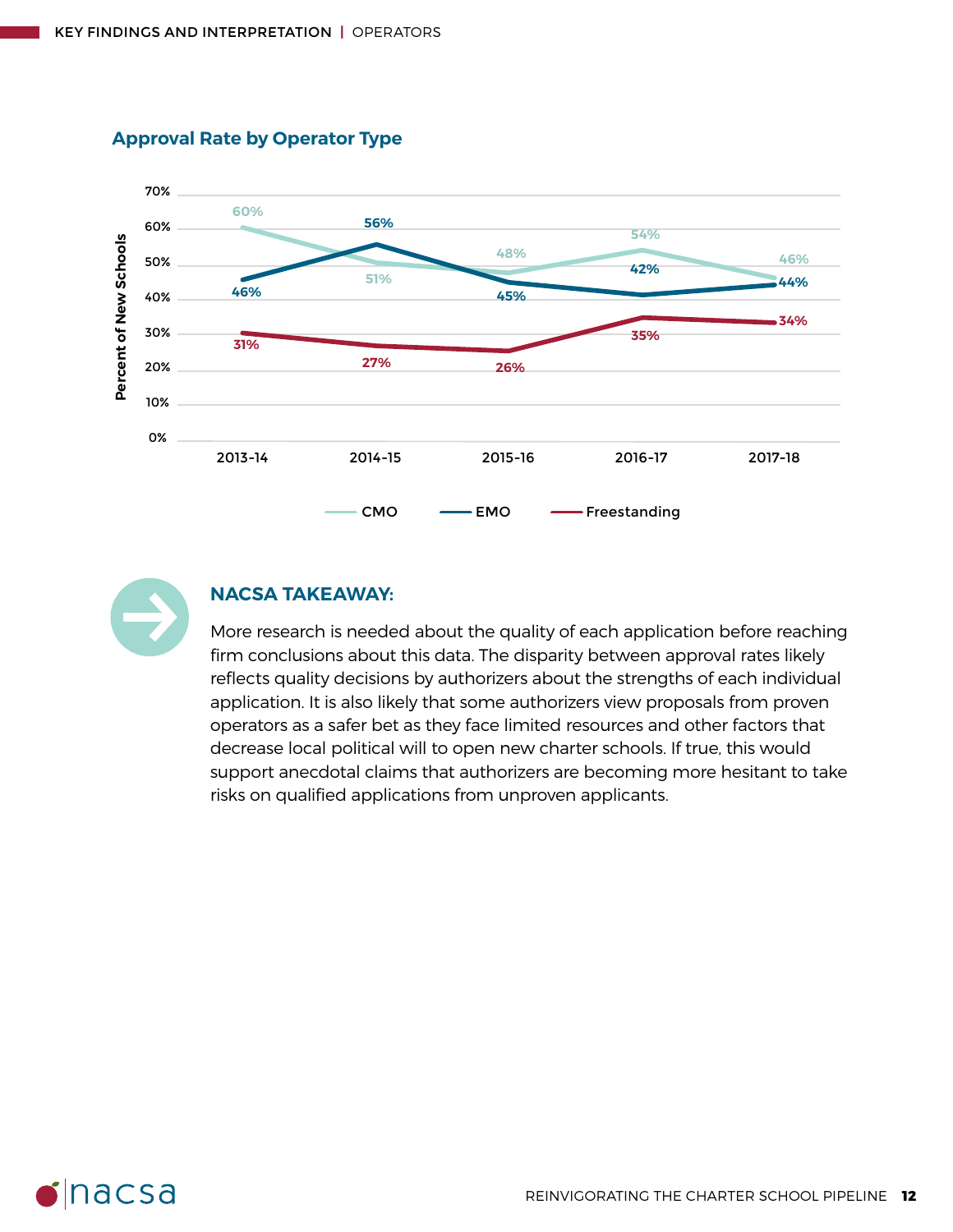#### PROPOSALS FROM FOR-PROFIT OPERATORS HAVE DECLINED SHARPLY

Although for-profit operators (EMOs) in the sector receive much attention, the proportion of proposals to open EMO-affiliated schools fell by 50 percent since 2013-14. In addition, they represent a significant proportion of approved schools in only four of the states studied: Florida, Ohio, Arizona, and North Carolina.



\*Response rates in Ohio were lower than in other states. Please see the Overview of Methods for more information.

#### **NACSA TAKEAWAY:**

Together, these trends demonstrate that for-profit providers are not as prevalent—and likely becoming less prevalent—than the common narrative suggests. In half of the states studied, for-profit operators represented less than 10 percent of all approved new school proposals. In some states, there were none. The vast majority—78 percent—of schools approved to open over the last five years are not run by for-profit operators. Again, there is tremendous variation among charter schools from state to state, countering the idea that charter schooling is relatively homogenous across the nation.

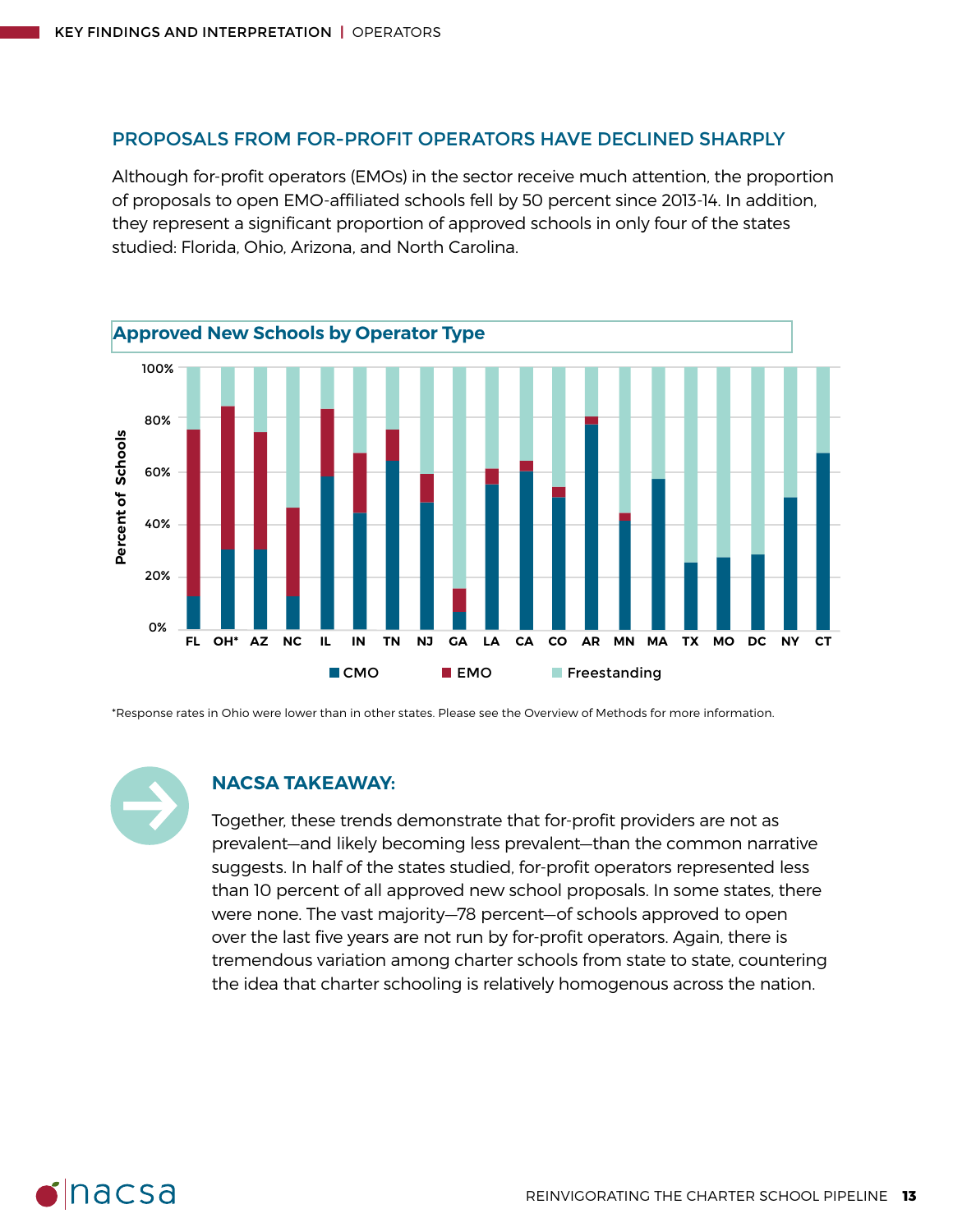

#### **EXTERNAL SUPPORT**

#### FEW APPLICATIONS SPECIFY SUPPORT, BUT THOSE THAT DO HAVE HIGH APPROVAL RATES

The vast majority of charter school proposals did not identify support from an incubator, philanthropy, or community partnership; however, those that did were more likely to be approved.

Only 15 percent of proposals described outside philanthropic support (defined as a commitment of at least \$50,000; excludes federal Charter Schools Program support), yet authorizers were much more likely to approve proposals that had secured these commitments. Similarly, even fewer proposals described support from a charter school incubator (9 percent), but those that did had a very high approval rate (53 percent). A combination of external supports (e.g., philanthropy and community) made it even more likely an application would be approved.



#### **Proposed, Approved, and Approval Rates for Applicant Support Variables**

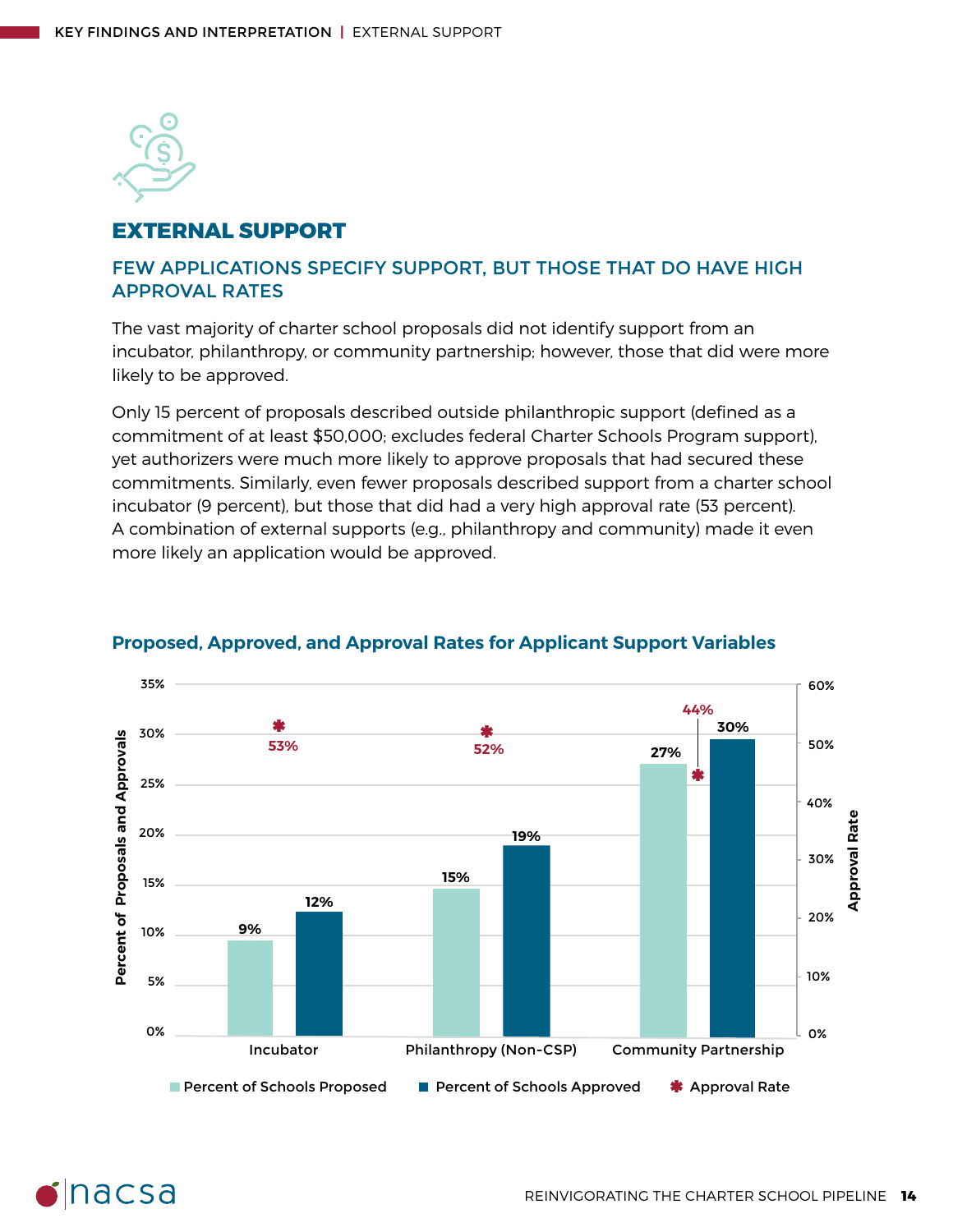

#### **Philanthropy and Community Support Combination** (2013-14 to 2017-18)



#### **NACSA TAKEAWAY:**

This data underscores the need for ecosystems where authorizers, operators, incubators, philanthropists, and community leaders work together to identify and address the needs of students and families. It is these ecosystems that help create more good charter schools.

But these ecosystems don't yet exist in many locales, and not all applicants have equitable access to funding and philanthropy. That's why it is critical to learn more about why proposals with external support get approved at higher rates. While those applicants with external support may simply create stronger applications, some authorizers may be more likely to approve a proposal because it was validated by a third party's resources, rather than on the application's merits. Both are cause for concern and merit the sector's attention.

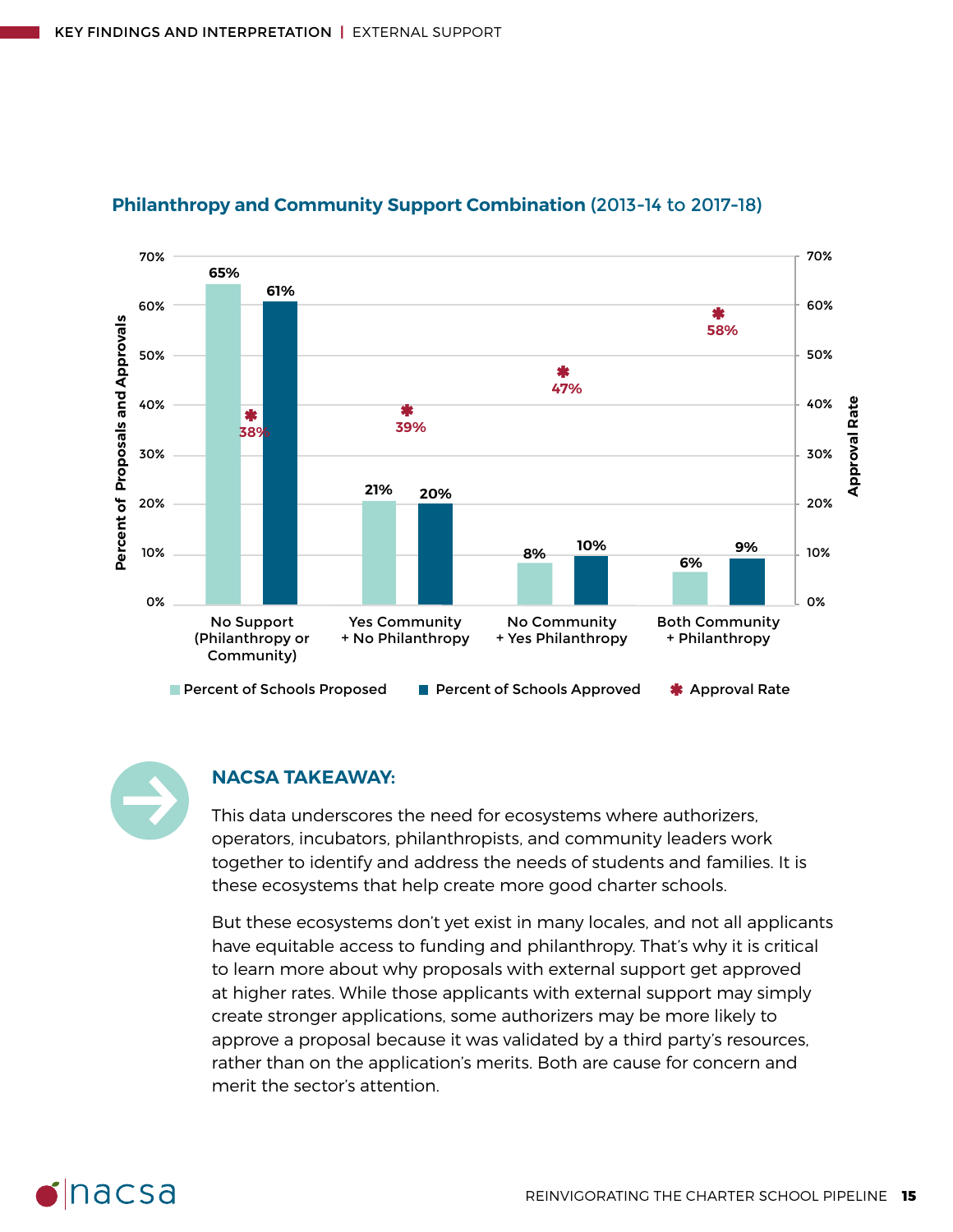# IMPLICATIONS FOR AUTHORIZING

Authorizing shapes the quality and availability of schools in communities and this new data reveals a much more diverse school pipeline than the charter sector is often credited for.

But given that charter school waitlists continue to grow, and many children still lack access to good school options, the findings underscore the need for more charter school applicants, the need for better prepared applicants, and the need for smarter evaluation of applications.

To best respond to these research findings and the needs they underscore, authorizers will have to do more than just build a stronger set of technical skills among their staff. Authorizers will have to step up and [demonstrate leadership](https://www.qualitycharters.org/research/quality-practice-project/key-findings/#section1) in their communitiesacting as catalysts, rather than passive recipients and evaluators of proposals. Our north star must always be creating more great schools for children.

#### **Authorizers should identify community needs and actively cultivate a pipeline of potential schools that respond to those needs.**

This starts with authorizers assessing application data through a lens of what will provide better schools for children, and constantly revaluating through this lens. Does a comparison of proposed schools versus approved schools reveal any surprising trends? Are the proposals and approvals seeking to serve neighborhoods and students most in need? If not, why not? What can be done about that?

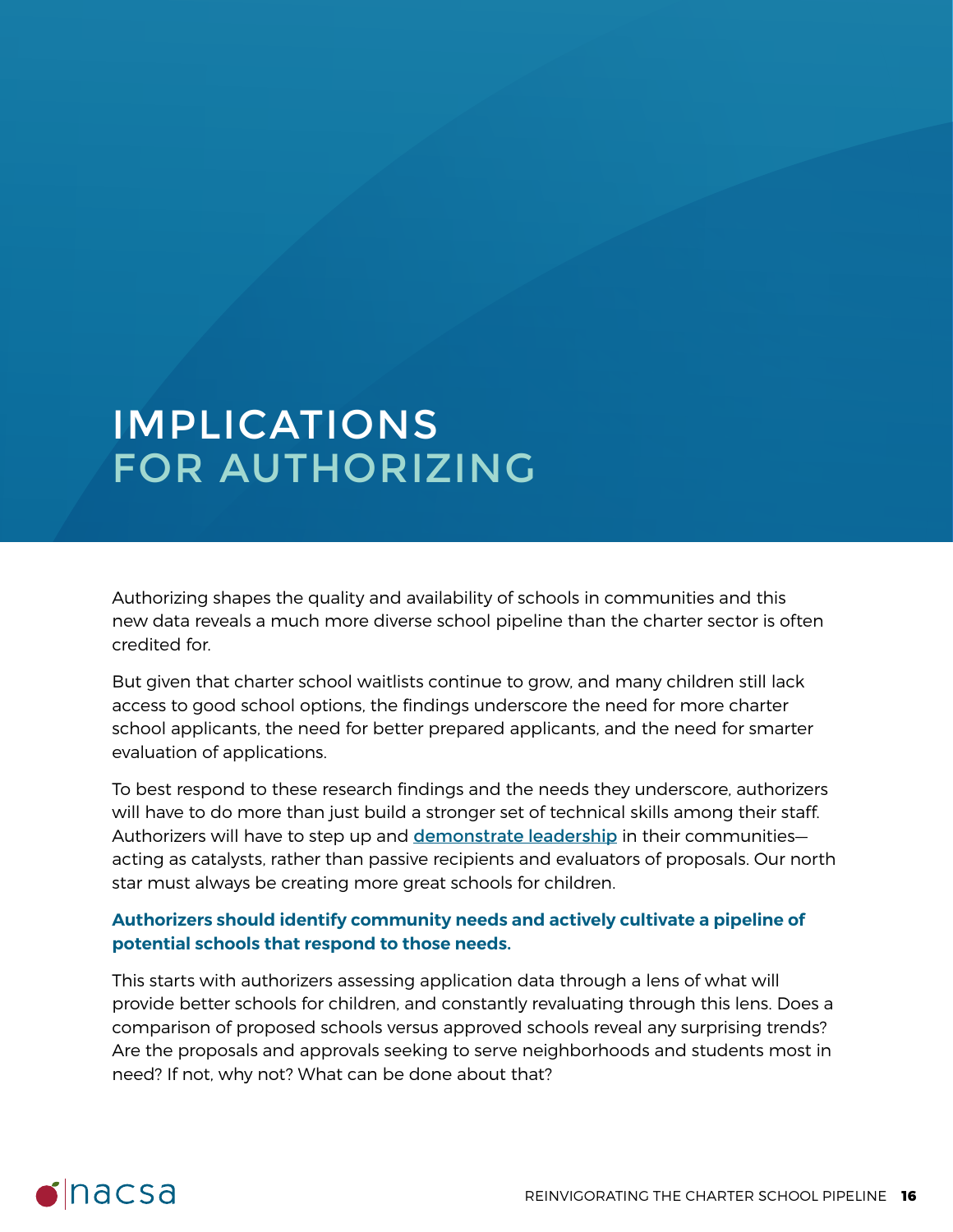

As part of this assessment, authorizers must engage with their communities, especially parents and families. What do parents and other stakeholders value and need? What types of schools are they seeking? How does this align with other data and evidence?

It's important for authorizers to signal that meeting local needs is a critical strategy to increase, not restrict, opportunities for students and communities. This could mean asking applicants to describe the specific need they are addressing and processes they went through to identify it. It could mean authorizers issuing a call for proposals that outlines priorities for the coming application cycle, among other strategies. How can authorizers signal an eagerness for more and different kinds of school proposals? How can authorizers help applicants work with their communities to develop proposals, not just check boxes? Authorizers must also stand up to charter school critics that seek to give the false impression that there is not community need for more good schools.

#### **Authorizers should collaborate with partners to increase the pipeline of strong applications.**

Community leaders, advocates, incubators, and philanthropists all have a role in creating an ecosystem of quality schools for all students, with a healthy pipeline of qualified, diverse school proposals. Authorizers can use their unique perspectives to identify additional factors that communities need to increase the number of strong applications, and who else is needed to fill the gaps. For instance, what if a city lacks an incubator? What can partners do to fill that gap?

Additionally, authorizers must recognize and address inequitable access to the resources and support it takes to craft school proposals. A group of local teachers or community members with a great idea for a new school does not have the same access to resources and support as a large management organization. Authorizers should take a leadership role, working with partners to identify and target support to promising yet under-resourced potential applicants.

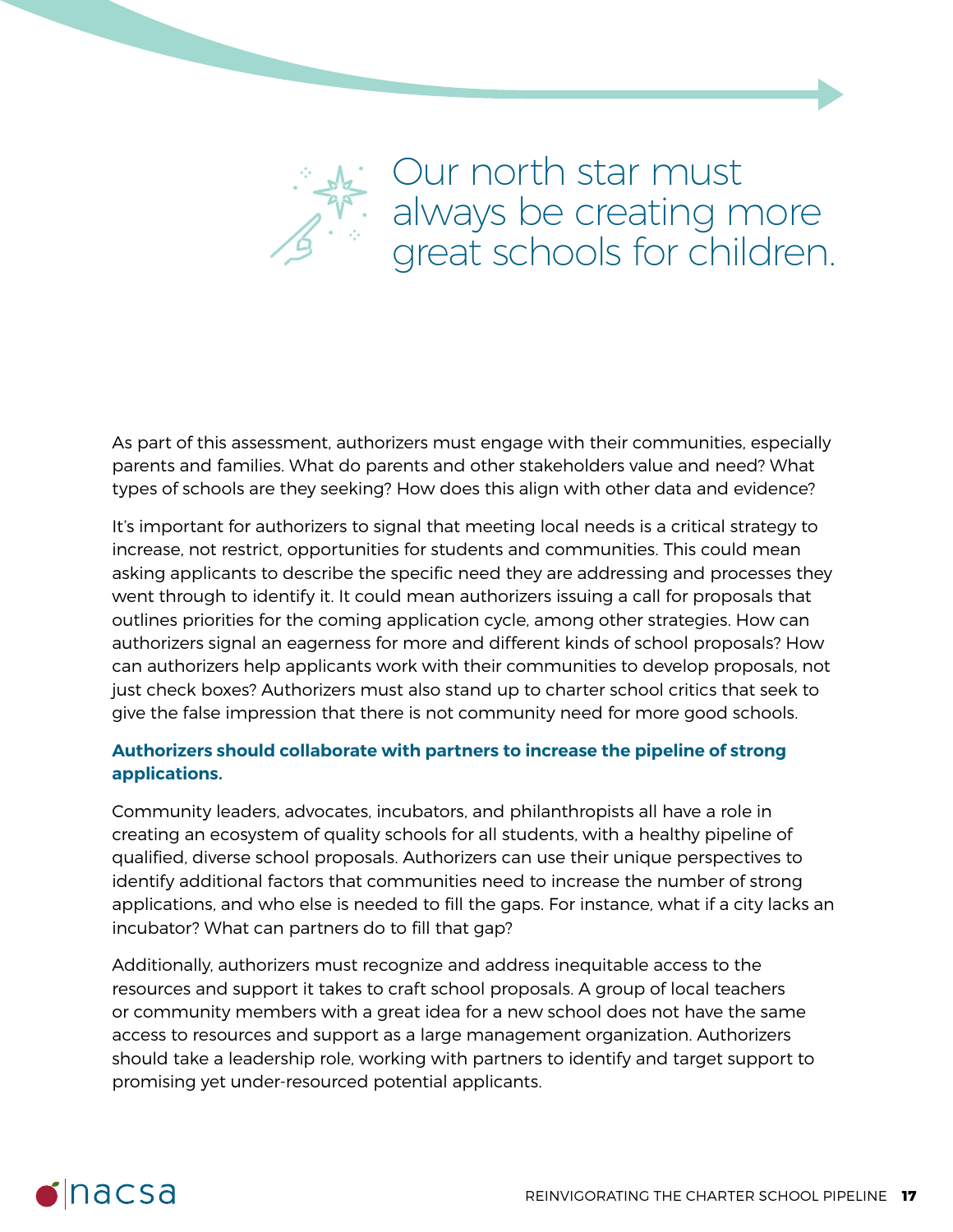

How can authorizing processes change to evaluate these proposals so the next great school isn't missed?

#### **Authorizers must be ready and able to evaluate a wide range of proposals while maintaining high standards.**

The differences between the percentage of applications proposed and approved in this report are likely the result of authorizers screening applications for quality and denying deficient proposals. It's also likely that some authorizers are missing opportunities to open more schools that would benefit students, especially when evaluating certain models, freestanding proposals, or those that lack external support.

With a healthy, reinvigorated pipeline, all authorizers will at some point receive a proposal they have never or rarely seen, one that may have only an indirect evidence base, or an application that looks great but lacks the backing of a management organization or philanthropy. How can authorizing processes change to evaluate these proposals so the next great school isn't missed? How can authorizers focus on evaluating the school leadership team's ability to run a successful school, not its ability to craft an application that checks all the boxes?

As we continue to analyze the charter school pipeline, there is much to learn, especially at the local level. We look forward to continuing the conversation about what authorizing leadership looks like and how we can together create more great schools for millions more children.

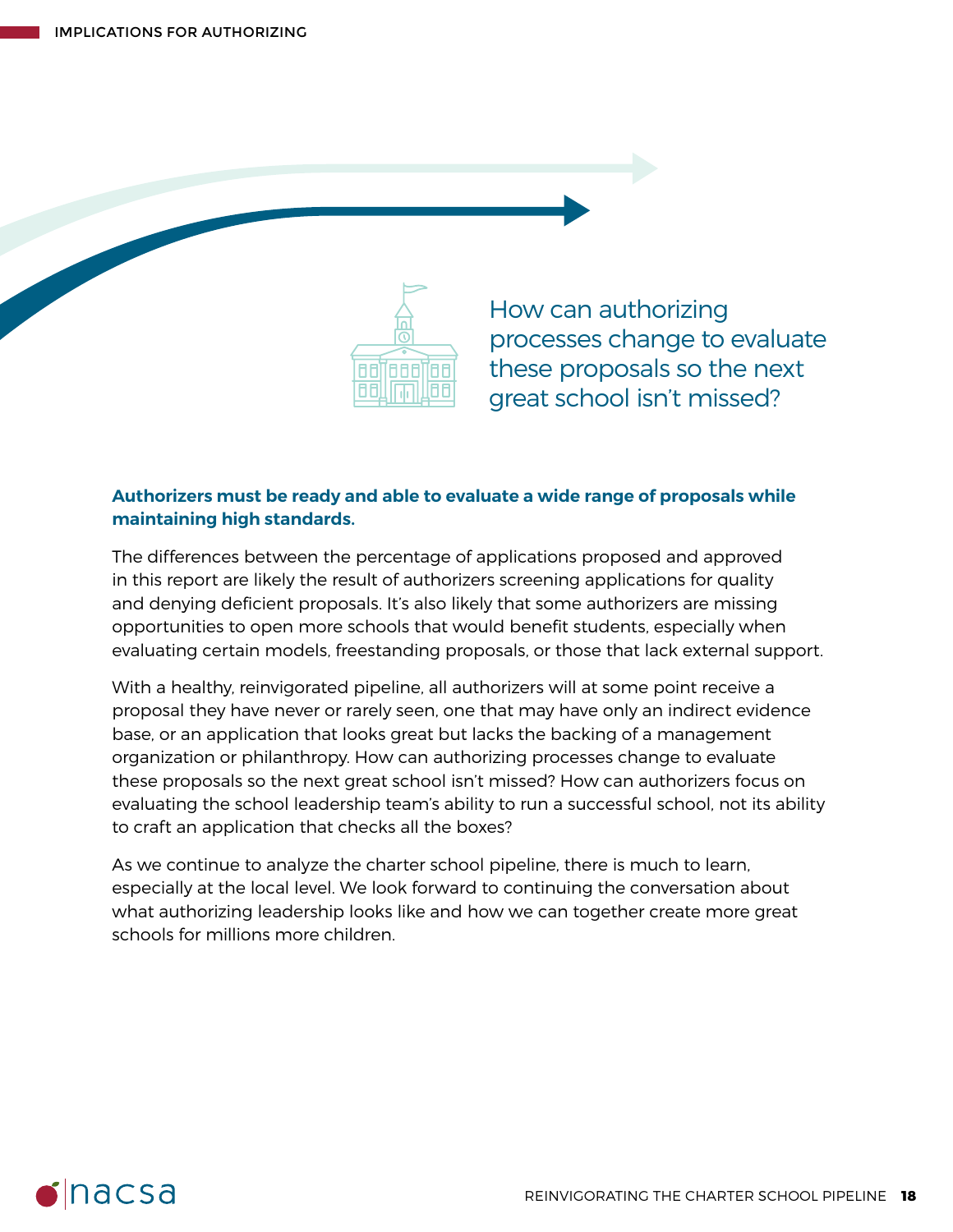### WHAT'S NEXT

We anticipate this analysis will launch a broad conversation about how to reinvigorate the charter school pipeline. There is much more to learn before we can definitively say whether communities are getting the schools they want and need. In order to inform future solutions in authorizing practice and policy, NACSA has identified areas for action and further research:

Support data-driven change at the local level. While understanding national trends is important, the real power of this data is how it can be used to make change at the state and city levels. NACSA will work with authorizers and advocacy partners to identify local pipeline trends and create policy recommendations, improvements in authorizing practices, and advocacy strategies based on what is needed in their communities. The work of reinvigorating the pipeline requires authorizers to authentically engage their communities to produce meaningful change. NACSA is committed to advancing community engagement, working in partnership with authorizers.

Strengthen authorizing practices through the development of new tools, resources, and best practices. Good authorizing is a catalyst for charter school growth and innovation. To help authorizers assess community needs and evaluate diverse proposals, NACSA will be updating our model resources and providing new kinds of support to practitioners. As a first step, we'll be working to improve our capacity interview guidance, a critical step in the application process. Not all authorizers have adequate resources and staffing to do this work well, so we are creating more tools specifically for smaller authorizers as part of NACSA's work under a new federal grant.

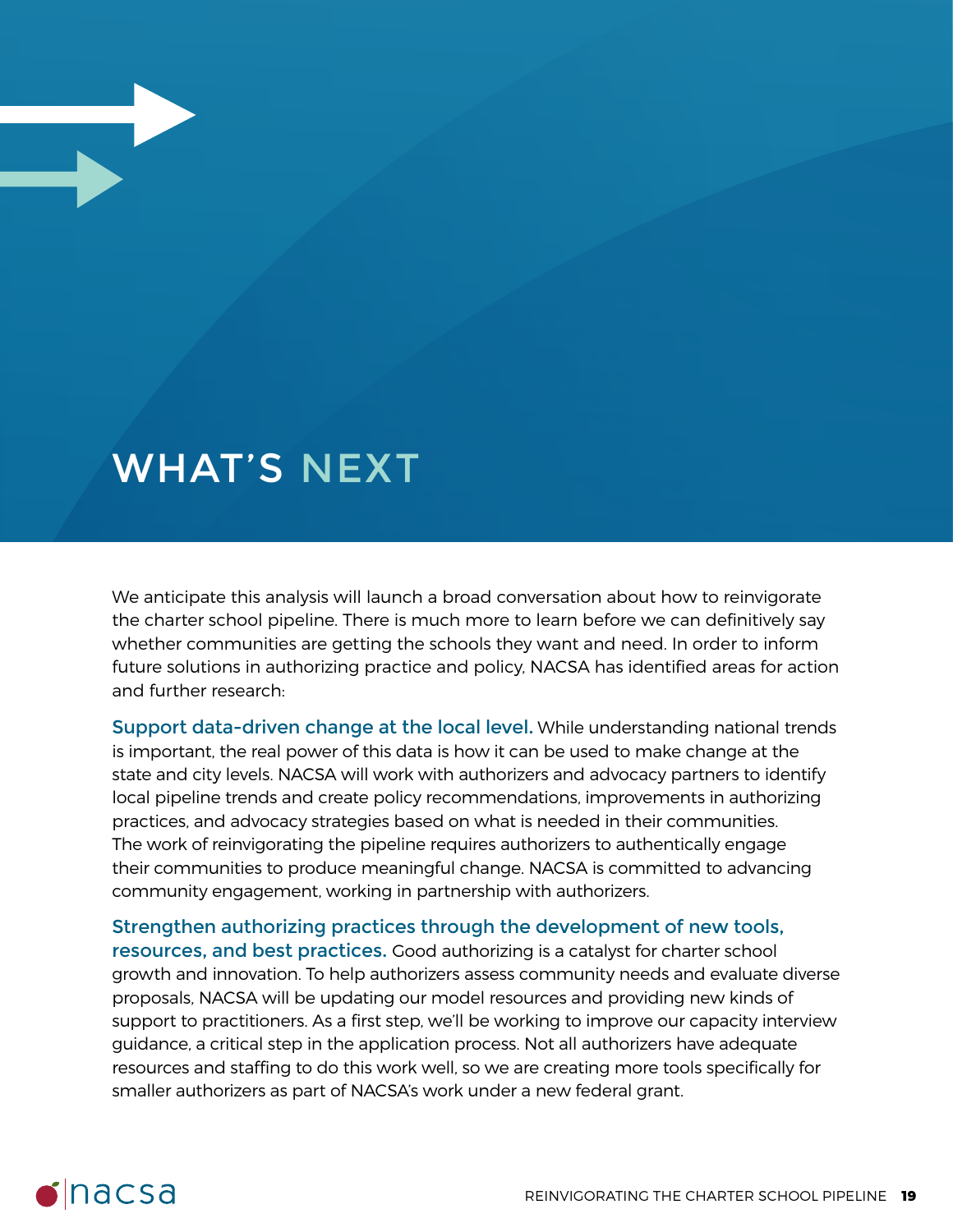#### Conduct deeper analysis that explores the following:



The relationship between proposals and eventual school quality. We must learn more about the eventual quality of the schools proposed to make clear recommendations for the field. We want to return to the data and examine the relationship between each application and the school's performance, as well as explore whether there are application components that predict a strong start in the first years after opening.



The policy and ecosystem drivers of the pipeline. To increase the number of promising school proposals, we must understand the causes of the quality and quantity of applications and approvals. Is it driven by a state's policy conditions (e.g., types of authorizers allowed, per-pupil funding allocation, position on performance frameworks)? Is it the availability of talent and facilities? The presence of an incubator? Authorizing practices? Or some combination of multiple factors?



Equity and access issues. While we know a bit about who is proposing new schools, we need to know more about the race, ethnicity, and backgrounds of school applicants, proposed board members, and leaders. We must also examine student demographics. Are applicants serving the students they intended to serve? Are schools locating in the areas of most need? Do applicants have equitable access to resources? More knowledge will position us to work with authorizers to identify and address blind spots on equity and access issues in their authorizing processes.

Ultimately, we hope the findings will challenge everyone to question assumptions and take new actions that will lead to more great schools for children. Our work is stronger together: join us for this important work.

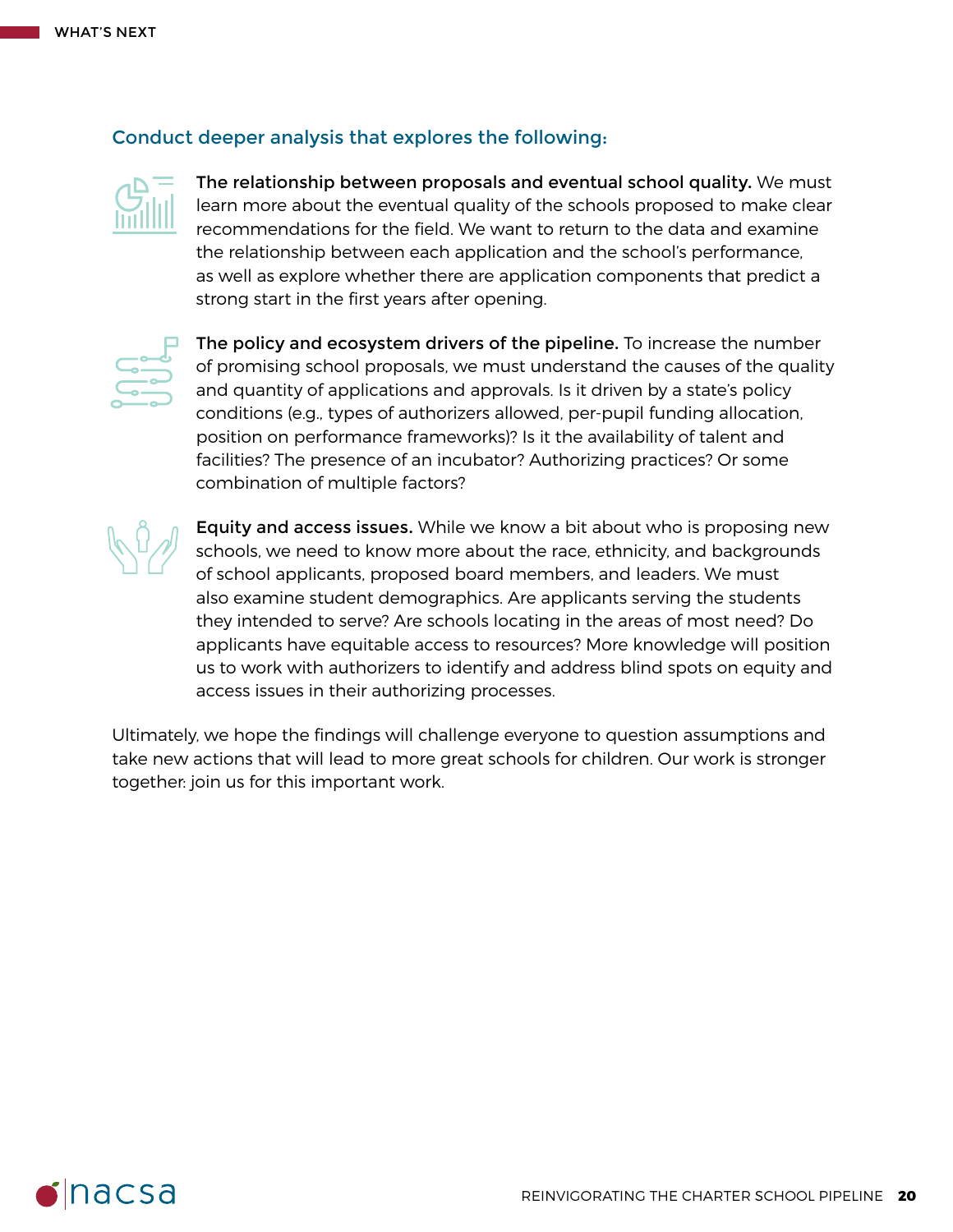# OVERVIEW OF METHODS AND SAMPLE

NACSA collected and analyzed charter school applications—both approved and not approved—from 19 states and the District of Columbia (hereafter referred to as 20 states) over a five-year period (Fall 2013 to Spring 2018) in order to describe trends and types of applications being proposed, approved, withdrawn, and denied.

#### Data Acquisition

Research teams from NACSA and Public Impact collected charter school applications from two primary sources: direct submissions from charter school authorizers and downloads from authorizer or state department of education websites. All types of applications were collected (e.g., initial applications, appeals, replications). Authorizers also provided or confirmed the status of each application (e.g., approved, not-approved, pending). The project has received 2,943 applications to date.

#### Application Coding

A team of trained researchers and analysts coded each application across more than 50 domains comprising over 180 variables. Variables include the application's proposed school models/features, information about the applicant, and many other application characteristics. Project leadership agreed to definitions for each variable. Industrystandard methods and targets were used to establish a high rate of coder agreement throughout the coding process.

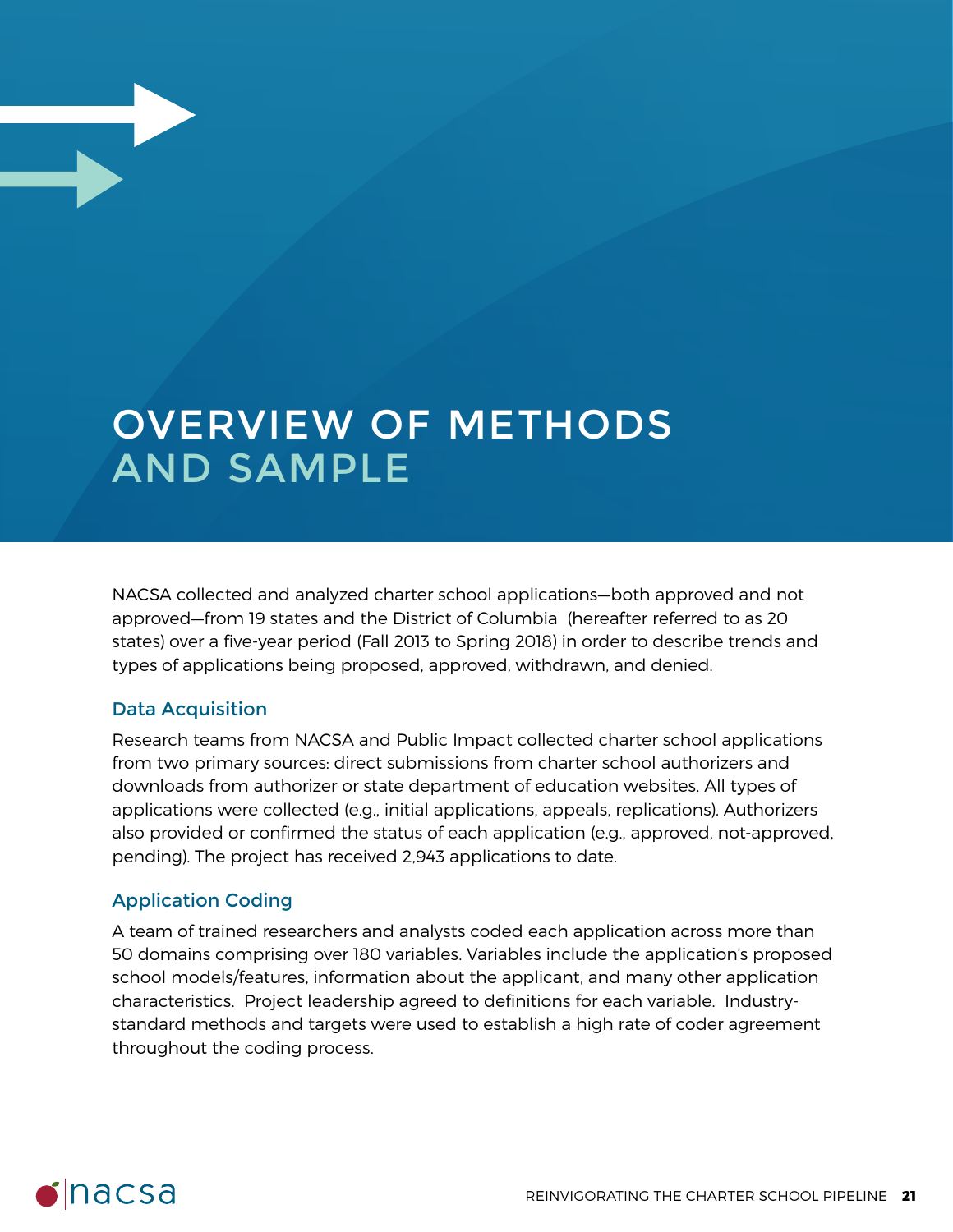#### Sample

Authorizers participating in the study oversaw 81 percent of charter schools in the 20 states included in this study. To maximize the resources available for the study and the comprehensiveness of the findings, those 20 states were chosen because of (a) their relative charter sector size, (b) authorizer willingness to provide data to researchers, and (c) the availability of data.

The research team attempted to acquire applications from every current authorizer in those 20 states (i.e., those that oversaw at least one charter school across the five-year study period). Researchers followed up with non-responding authorizers, prioritizing authorizers with many charter schools in their portfolio. In all states except one, the research team received applications from authorizers overseeing two-thirds or more of charter schools in that state.

- <sup>1</sup> The 20 jurisdictions are Arkansas, Arizona, California, Colorado, Connecticut, Washington, D.C., Florida, Georgia, Illinois, Indiana, Louisiana, Massachusetts, Missouri, Minnesota, New Jersey, New York, North Carolina, Ohio, Tennessee, and Texas.
- <sup>2</sup> Public Impact's mission is to improve education dramatically for all students, especially low-income students, students of color, and other students whose needs historically have not been well met. They are a team of professionals from many backgrounds, including former teachers. They are researchers, thought leaders, tool-builders, and on-the-ground consultants who work with leading education reformers. For more on Public Impact, please visit [www.publicimpact.com.](http://www.publicimpact.com) Public Impact provided critical thought leadership to the project and led the application coding process. The authors are extremely grateful for their competence, diligence, partnership, and thoughtfulness in this project.
- <sup>3</sup> This count includes applications appealed to an appellate body with the authority to authorize directly. Specifically, in California, county and state agencies are empowered to directly authorize appealed applications. The count also includes multi-campus applications (i.e., a single application for five schools was counted as five applications). For most analyses, applications to an appellate authorizer are removed, but multi-campus applications are included.
- <sup>4</sup> The full list of variables is available upon request.
- <sup>5</sup> Please see the Glossary of Terms for variable descriptions.
- $6$  The research team did not request applications from all "potential authorizers," entities that state law empowers to be authorizers but have not yet approved a charter school. In a handful of instances, the research team did request applications from "potential authorizers" known to have received an application during the study period.
- Participating Ohio authorizers only oversaw approximately 35 percent of existing charter schools in the state. Consequently, we have less confidence the state-level data in Ohio is an accurate depiction of application activity and it should be interpreted with caution.
- <sup>8</sup> The research team used the percent of charter schools overseen by participating authorizers in each state as a proxy for where applications are likely submitted. This information is available upon request.
- <sup>9</sup> The National Alliance for Public Charter Schools (Alliance) included 13 "specialized" models in its 2016 Health of the Charter Public School Movement report, building on the charter school taxonomy developed by Michael Q. McShane and Jenn Hatfield at the American Enterprise Institute. This report builds on the Alliance's model, adding Early College, Gifted and Special Education models to the list and separating the Virtual model from the Blended/Hybrid model. Reports describing the taxonomy and use of the models can be found here:
- <sup>10</sup> National Alliance for Public Charter Schools. (March 2016). The Health of the Charter Public School Movement: A State by State Analysis, Second Edition. Retrieved from [https://www.publiccharters.org/sites/default/files/migrated/wp](https://www.publiccharters.org/sites/default/files/migrated/wp-content/uploads/2016/03/032316-Health-of-the-Movement_13_final.pdf)[content/uploads/2016/03/032316-Health-of-the-Movement\\_13\\_final.pdf](https://www.publiccharters.org/sites/default/files/migrated/wp-content/uploads/2016/03/032316-Health-of-the-Movement_13_final.pdf)
- <sup>11</sup> McShane, M., Hatfield, J. (July 2015). Measuring Diversity in Charter School Offerings. American Enterprise Institute. Retrieved from<http://www.aei.org/publication/measuring-diversity-in-charter-school-offerings/>

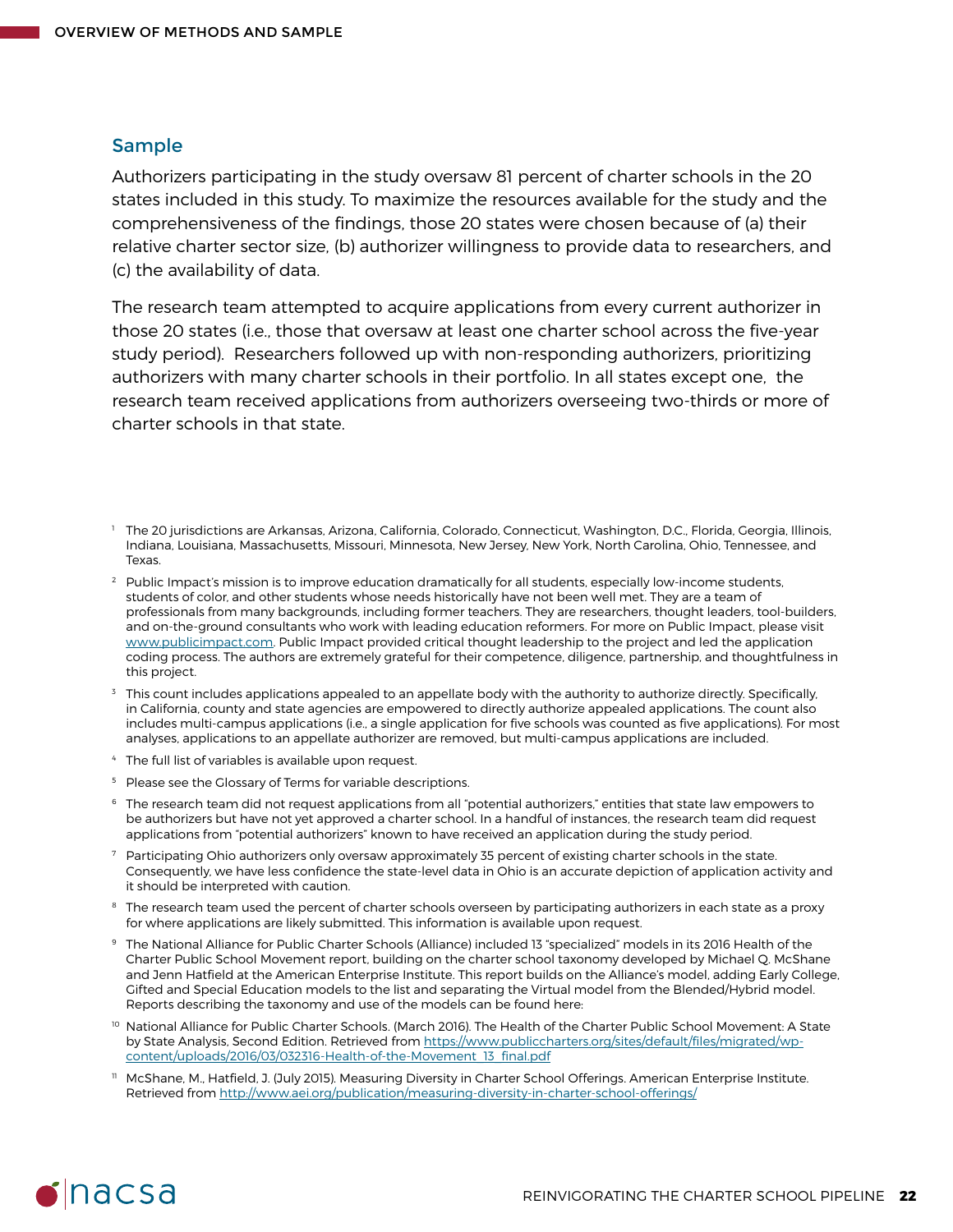# GLOSSARY OF TERMS

#### **SCHOOL MODELS**

Note: This is not a comprehensive list of all models coded. It only includes models included in the report.

In general, a school's model was classified using the taxonomy created by the American Enterprise Institute (AEI) and used by the National Alliance of Public Charter Schools. In some instances, schools received multiple model codes only if each was central to the school's educational plan.

General: A "general" school does not fit into any specialized coded category.

Alternative/Credit Recovery: An "alternative" or "credit recovery" school serves students who are not well-served in traditional school settings. Often, these student populations need to regain credits to graduate on time or at all.

Arts: An "arts" school has a school-wide focus on the arts (e.g., fine arts, drama, dance, music). Arts are a central focus of the school; not just a range of extra-curricular options. Includes STEAM schools which offer a combined Arts and STEM focus.

Blended/Hybrid: A "blended" or "hybrid" school employs a combination of online and classroom learning. Students spend part of the day in class receiving direct instruction from a teacher and part of the day engaged in online learning. A blended school must have a brickand-mortar facility. Online learning needs to be a significant part of the model; use of the terms "personalized learning" or "blended learning" alone are not sufficient.

Classical: A "classical" school is rooted in the teachings of Plato, Socrates, and other thinkers of western civilization. The curriculum is grounded in the liberal arts (e.g., logic, rhetoric), and often includes the study of Latin or Greek.

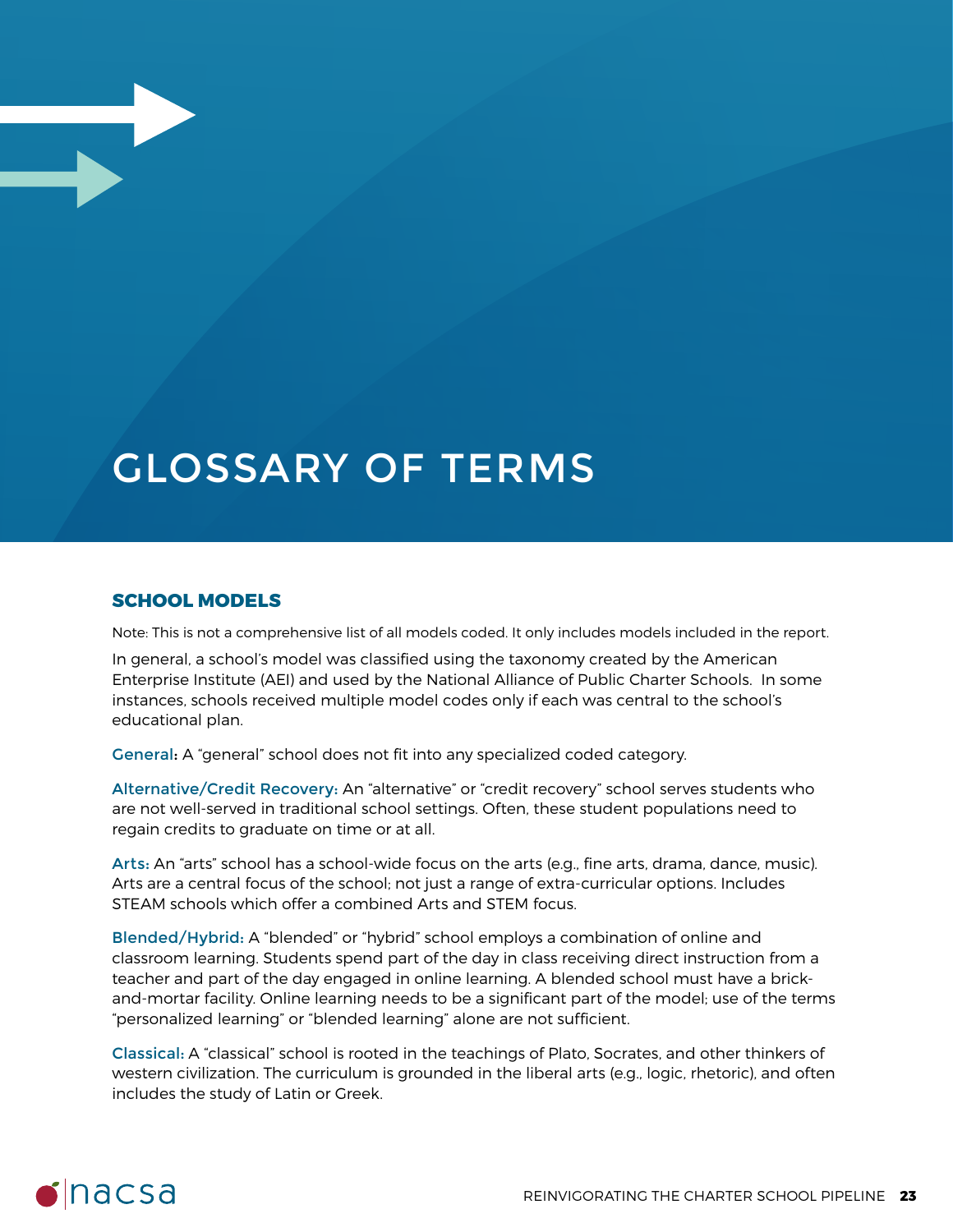Diverse by Design: A school that is "diverse by design" purposely promotes equity by ensuring that the school is racially, culturally, and socioeconomically diverse. There must be a sense of intentionality: the school makes a conscious effort to improve diversity through recruitment, school design, etc.

Early College: In an "early college" high school, students take both high school and college classes, earning an associate's degree or multiple years of college credit in addition to a high school diploma.

Gifted: A "gifted" school is one designed for academically gifted and talented students. The school may have an accelerated curriculum.

Inquiry-Based: An "inquiry-based" school has a firm commitment to inquiry-based or projectbased learning models (sometimes referred to as "progressive" or "child-centered"). Its entire academic program is based on learning by doing. Many schools may use project-based learning in a limited way, but an "inquiry-based" school revolves around this type of approach. Approaches such as project-based learning, student-centered learning, inquiry-based learning and/or expeditionary learning are central to the academic program; includes Montessori, Waldorf, Steiner, and Expeditionary Learning models.

International/Foreign Language: An "international" or "foreign language" school has a focus on global culture, but above all the school includes a foreign language component at the center of its mission.

Military: In a "military" school, all or most students are involved in military training for part of the school day (beyond ROTC extra-curricular). Students often wear uniforms, but uniforms alone are not sufficient for a "military" school classification.

No Excuses: A "no excuses" school has high expectations for all students and a goal of 100 percent college attendance. There is usually an extended day and/or school year and an increased focus on English Language Arts (ELA) and math instruction. The school often has a strict behavioral code with uniforms and highly structured rules and procedures. There may also be a focus on a strong school culture, with reference to core values ("grit," "persistence"), parent/ student/teacher contracts, and respect.

Public Policy: A "public policy" school has a central focus on social justice, public policy, citizenship, civics, law, or social justice.

Single Sex: A "single sex" school is intentionally organized by sex, either across the school or in part of the school, to facilitate learning. This might apply to one group within a school (e.g., the middle school is single sex, but the high school is co-ed).

Special Education: A "special education" school is designed with supports for students with intellectual disabilities and/or special instructional needs.

STEM: A "STEM" school has a school-wide focus on science, technology, engineering, and mathematics. STEM is a central focus of the school; the school doesn't just offer STEM-focused extra-curricular options. Includes STEAM schools that offer a combined STEM and Arts focus.

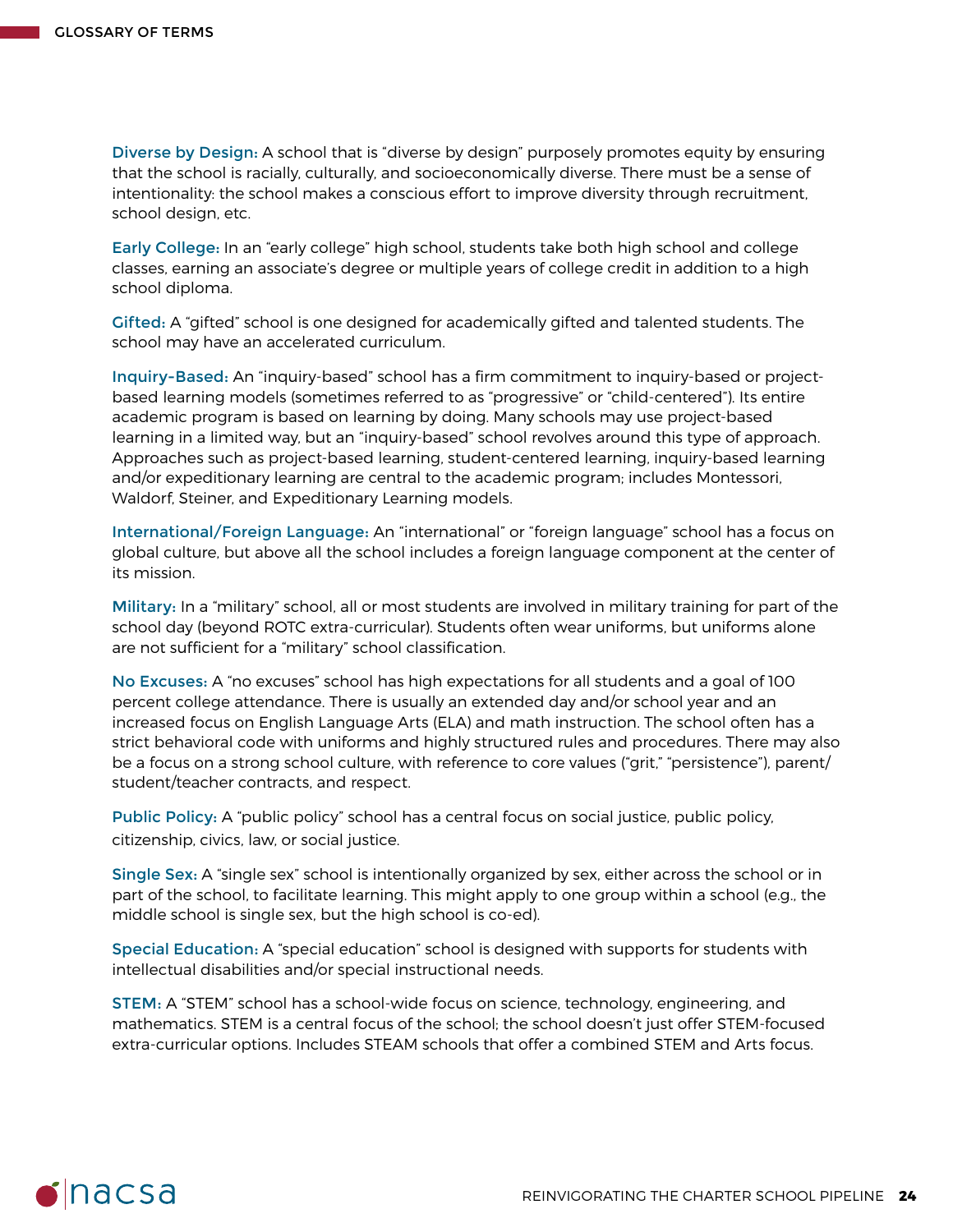Virtual: A "virtual" school delivers its curriculum entirely or almost entirely online; in-person interaction between students and teachers does not occur. The school may have a "learning center" where students may visit infrequently to complete their work; however, all work is student-led and any teachers or facilitators at the facility do not provide instruction.

Vocational: A "vocational" school has a clear focus on providing students with practical, careerrelated skills that will help them transition from school to work, and often the opportunity to earn an industry credential along with a high school diploma. Other schools may mention workforce readiness or CTE, but a vocational school actively trains students for certain trades and professions through apprenticeships, hands-on training, work study programs, etc.

#### **CHARTER OPERATOR TYPE**

Education Management Organization (EMO): The application is affiliated with a for-profit organization that manages charter schools. The applicant is often a nonprofit entity (that may or may not already operate schools) that contracts with a for-profit organization.

Charter Management Organization (CMO): The application is affiliated with a nonprofit management organization. This includes applicants affiliated with an existing nonprofit management organization, applicants already operating at least one school at the time of submitting the application (either in or out of the state where they are applying), and applicants currently operating one school that describe a plan to create a management organization if approved.

Freestanding School: The applicant is a new operator at the time of submitting the application and does not describe a plan to contract with a management organization.

#### **SUPPORT**

Community Partnership: This term applies where the application includes evidence (beyond a general letter of support) demonstrating that the school is affiliated with, or plans to partner with, any local, community-based organizations. A donation (either in-kind or monetary) may constitute a partnership. The community-based organization may help with the ongoing implementation of a program or service. This does not include colleges and universities associated with dual enrollment.

Philanthropic Support: This term applies where the applicant has received or is slated to receive private donations or philanthropy of at least \$50,000. Charter schools are eligible to receive federal funding (e.g., Title I funds, Title II funds, IDEA funds). For the purposes of the analyses presented, philanthropic support does not include federal dollars, nor does it include federal grants from the Charter School Program. In general, it also does not include resources provided by a management organization (CMO or EMO).

Incubator: An "incubator" or "supply builder" refers to a nonprofit organization (e.g., the Fisher Fellowship, Building Excellent Schools, other local incubators) that trains school leaders to design, found, and lead high-performing charter schools. School leaders often receive this training as part of a fellowship.